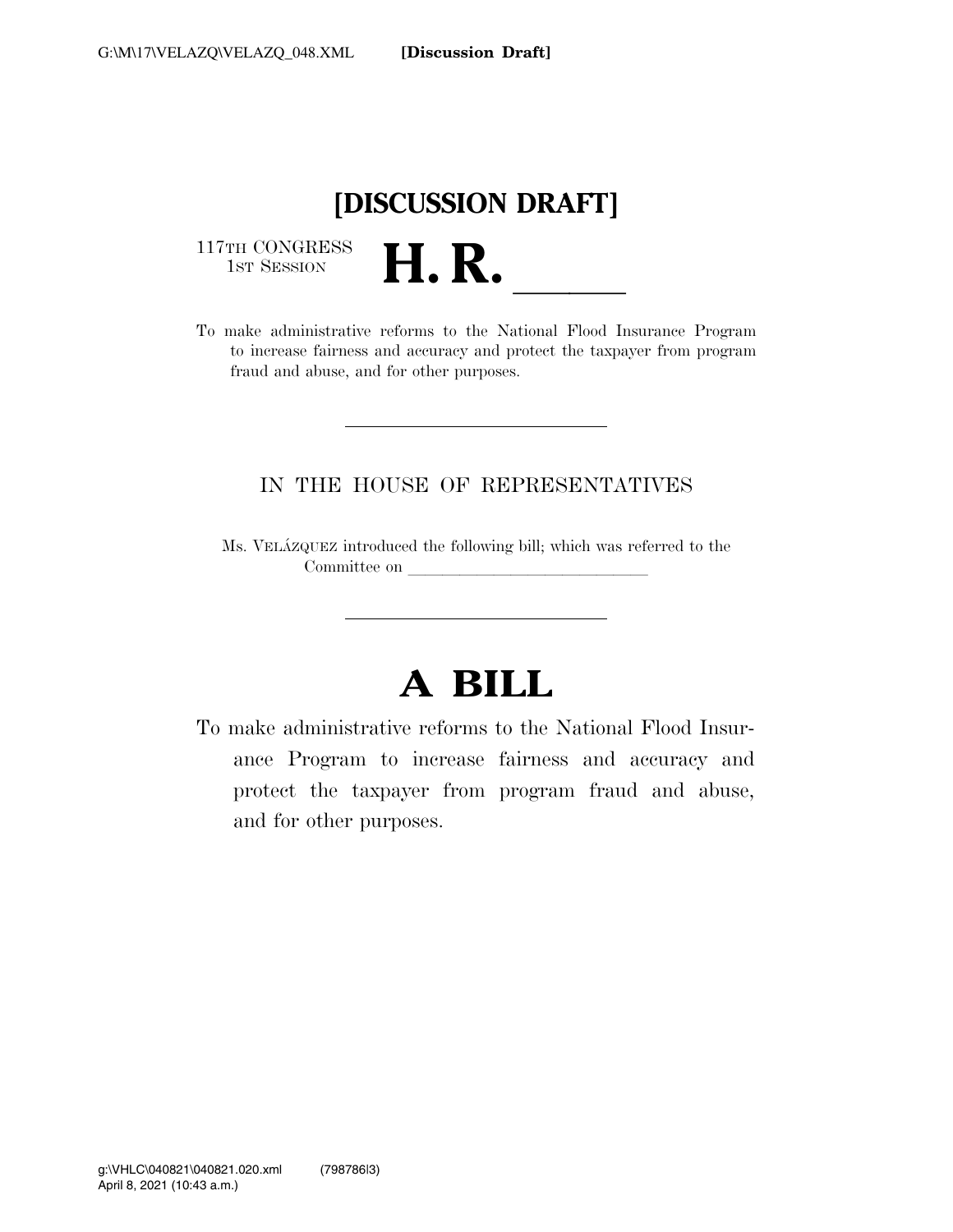$\mathfrak{D}$ 

- 1 *Be it enacted by the Senate and House of Representa-*
- 2 *tives of the United States of America in Congress assembled,*

#### 3 **SECTION 1. SHORT TITLE; TABLE OF CONTENTS.**

- 4 (a) SHORT TITLE.—This Act may be cited as the
- 5 ''National Flood Insurance Program Administrative Re-

#### 6 form Act of 2021''.

7 (b) TABLE OF CONTENTS.—The table of contents for

#### 8 this Act is as follows:

*Sec. 1. Short title; table of contents.* 

- *Sec. 2. Pilot program for properties with preexisting conditions.*
- *Sec. 3. Penalties for fraud and false statements in the National Flood Insurance Program.*
- *Sec. 4. Enhanced policyholder appeals process rights.*
- *Sec. 5. Deadline for approval of claims.*
- *Sec. 6. Litigation process oversight and reform.*
- *Sec. 7. Prohibition on hiring disbarred attorneys.*
- *Sec. 8. Technical assistance reports.*
- *Sec. 9. Improved disclosure requirement for standard flood insurance policies.*
- *Sec. 10. Reserve Fund amounts.*
- *Sec. 11. Sufficient staffing for Office of Flood Insurance Advocate.*
- *Sec. 12. Federal Flood Insurance Advisory Committee.*
- *Sec. 13. Interagency guidance on compliance.*
- *Sec. 14. GAO study of claims adjustment practices.*
- *Sec. 15. GAO study of flood insurance coverage treatment of earth movement.*
- *Sec. 16. Definitions.*

#### 9 **SEC. 2. PILOT PROGRAM FOR PROPERTIES WITH PRE-**

#### 10 **EXISTING CONDITIONS.**

11 Section 1311 of the National Flood Insurance Act of

12 1968 (42 U.S.C. 4018) is amended by adding at the end

- 13 the following new subsection:
- 14 *''(c) PILOT PROGRAM FOR INVESTIGATION OF PRE-*
- 15 *EXISTING STRUCTURAL CONDITIONS.—*
- 16 *''(1) VOLUNTARY PROGRAM.—The Administrator*
- 17 *shall carry out a pilot program under this subsection*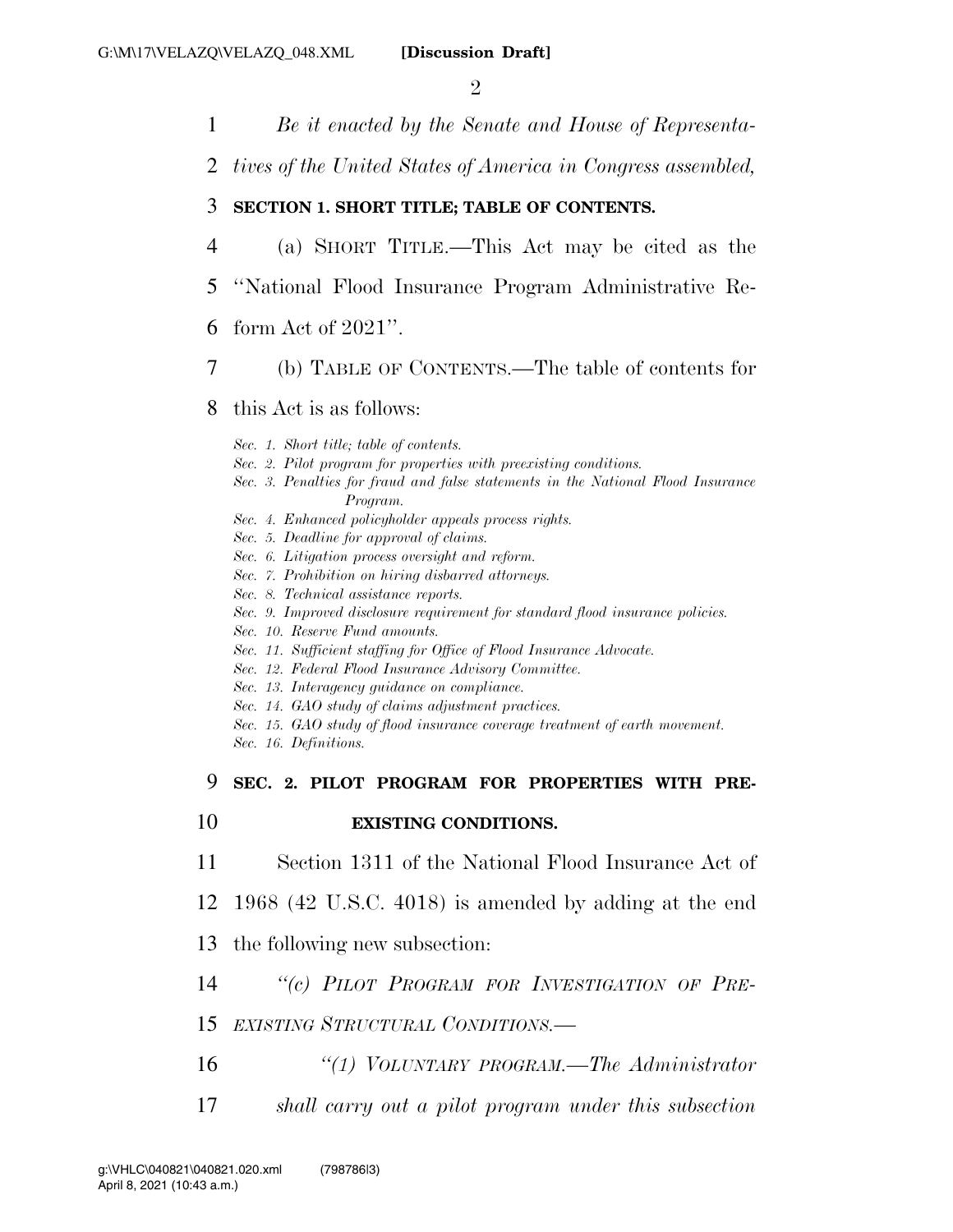*to provide for companies participating in the Write Your Own program (as such term is defined in sec- tion 1370(a) (42 U.S.C. 4121(a))) to investigate pre- existing structural conditions of insured properties and potentially insured properties that could result in the denial of a claim under a policy for flood insur- ance coverage under this title in the event of a flood loss to such property. Participation in the pilot pro- gram shall be voluntary on the part of Write Your Own companies. ''(2) INVESTIGATION OF PROPERTIES.—Under the pilot program under this subsection, a Write Your Own company participating in the program shall— ''(A) provide in policies for flood insurance coverage under this title covered by the program that, upon the request of the policyholder, the company shall provide for— ''(i) an investigation of the property covered by such policy, using common meth- ods, to determine whether preexisting struc- tural conditions are present that could re- sult in the denial of a claim under such pol- icy for flood losses; and ''(ii) if such investigation is not deter-minative, an on-site inspection of the prop-*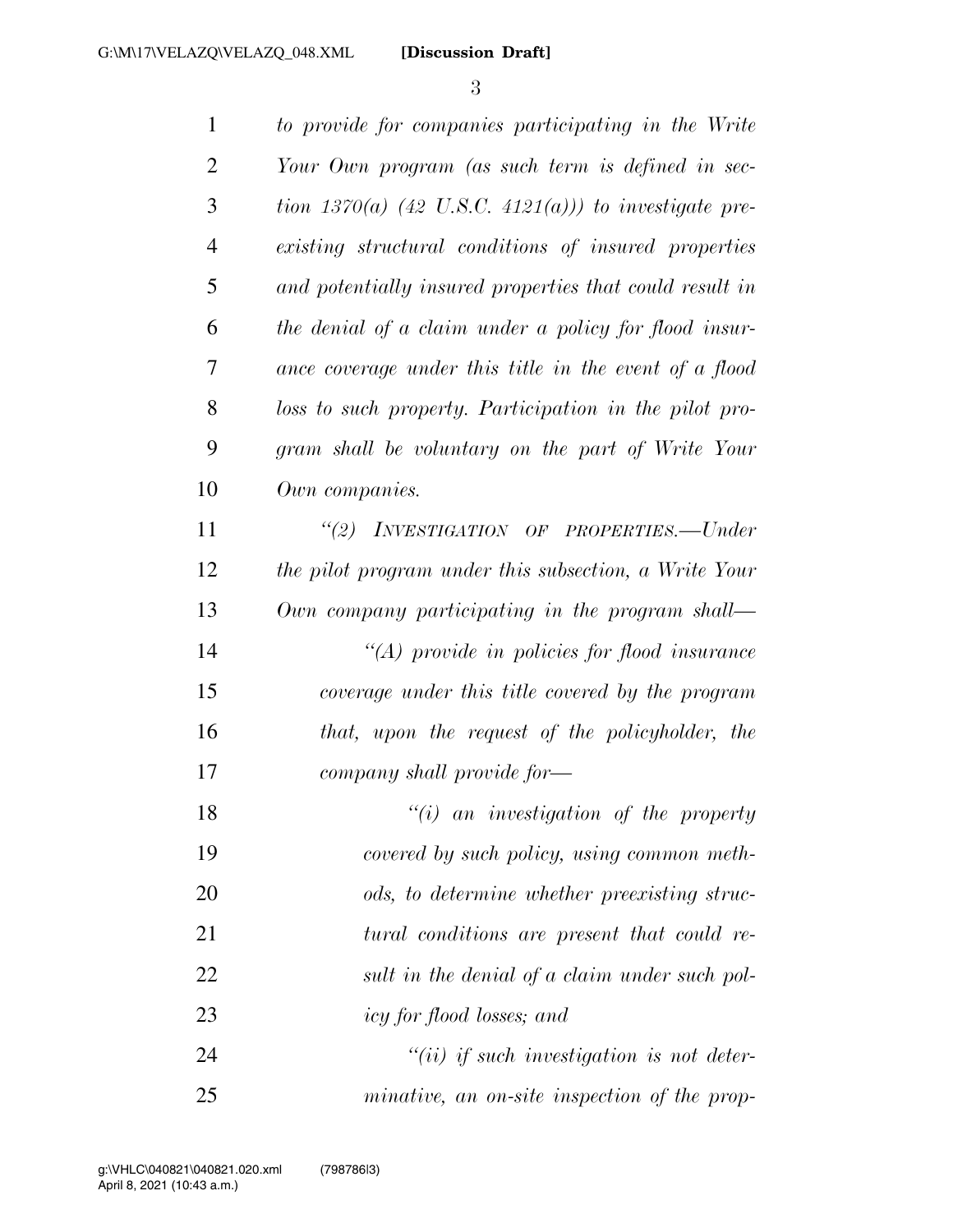**[Discussion Draft]** 

| $\mathbf{1}$   | erty to determine whether such preexisting             |
|----------------|--------------------------------------------------------|
| $\overline{2}$ | structural conditions are present;                     |
| 3              | "(B) upon completion of an investigation or            |
| $\overline{4}$ | inspection pursuant to subparagraph $(A)$ that         |
| 5              | determines that such a preexisting structural          |
| 6              | condition is present or absent, submit a report to     |
| 7              | the policyholder and Administrator describing          |
| 8              | the condition; and                                     |
| 9              | $\lq\lq$ (C) impose a surcharge on each policy de-     |
| 10             | scribed in subparagraph (A) in such amount             |
| 11             | that the Administrator determines is appropriate       |
| 12             | to cover the costs of investigations and inspec-       |
| 13             | tions performed pursuant to such policies and          |
| 14             | reimburse Write Your Own companies partici-            |
| 15             | pating in the program under this subsection for        |
| 16             | such costs.                                            |
| 17             | "(3) INTERIM REPORT.—Not later than Decem-             |
| 18             | ber 31, 2023, the Administrator shall submit a report  |
| 19             | to the Committee on Financial Services of the House    |
| 20             | of Representatives and the Committee on Banking,       |
| 21             | Housing, and Urban Affairs of the Senate describing    |
| 22             | the operation of the pilot program to that date.       |
| 23             | "(4) SUNSET.—The Administrator may not pro-            |
| 24             | vide any policy for flood insurance described in para- |
| 25             | graph $(2)(A)$ after December 31, 2024.                |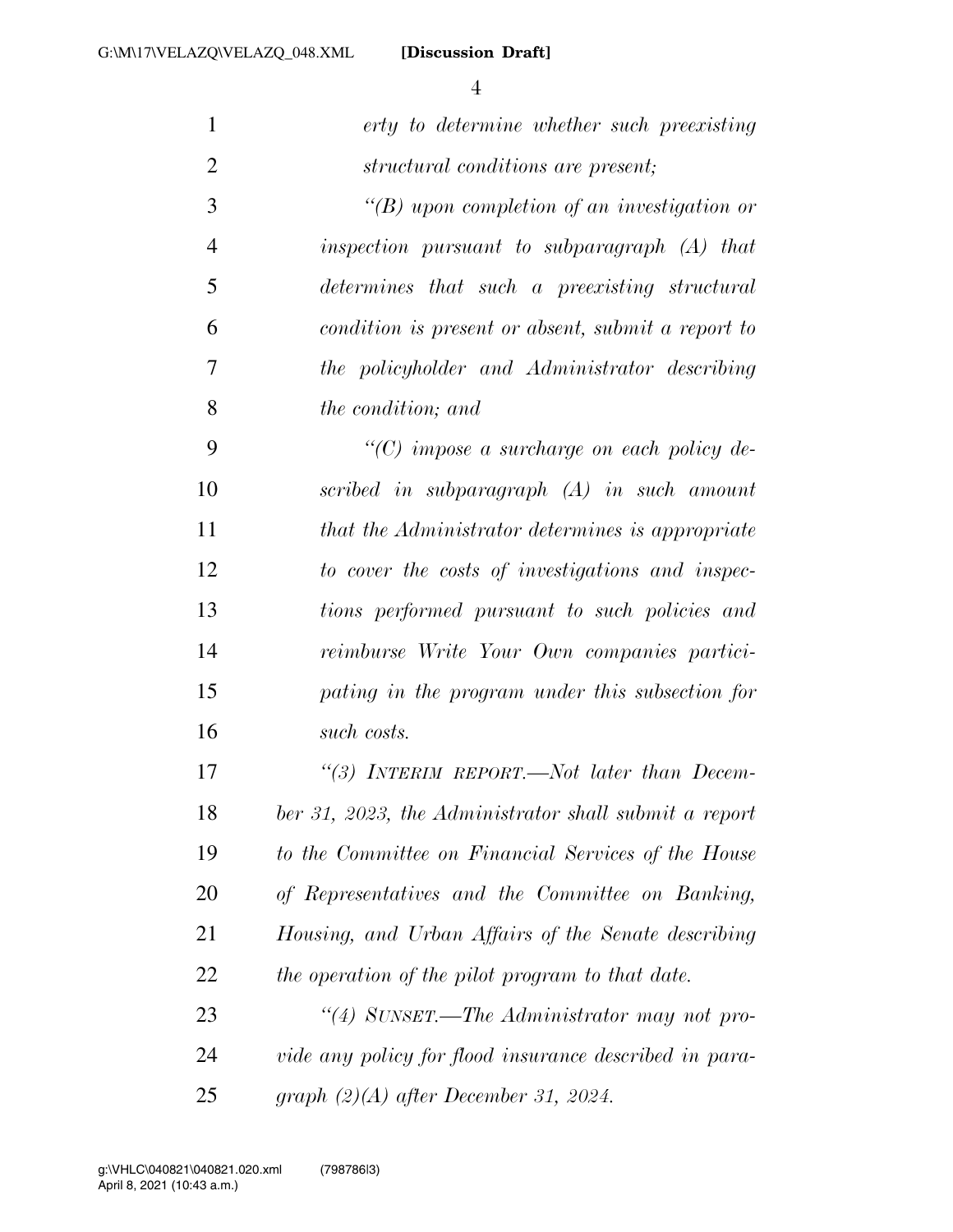| $\mathbf{1}$   | "(5) FINAL REPORT.—Not later than March 31,                   |
|----------------|---------------------------------------------------------------|
| $\overline{2}$ | 2025, the Administrator shall submit a final report           |
| 3              | regarding the pilot program under this section to the         |
| 4              | Committee on Financial Services of the House of Rep-          |
| 5              | resentatives and the Committee on Banking, Housing,           |
| 6              | and Urban Affairs of the Senate. The report shall in-         |
| 7              | clude any findings and recommendations of the Ad-             |
| 8              | ministrator regarding the pilot program.".                    |
| 9              | SEC. 3. PENALTIES FOR FRAUD AND FALSE STATEMENTS              |
| 10             | IN THE NATIONAL FLOOD INSURANCE PRO-                          |
| 11             | GRAM.                                                         |
| 12             | Part C of chapter II of the National Flood Insurance          |
| 13             | Act of 1968 (42 U.S.C. 4081 et seq.) is amended by add-       |
| 14             | ing at the end the following new section:                     |
| 15             | "SEC. 1349. PENALTIES FOR FRAUD AND FALSE STATE-              |
| 16             | <b>MENTS IN THE NATIONAL FLOOD INSURANCE</b>                  |
| 17             | PROGRAM.                                                      |
| 18             | "(a) PROHIBITED $Acrs.-A$ person shall not know-              |
| 19             | ingly make a false, fictitious, or fraudulent statement, pro- |
| 20             | duction, or submission in connection with the proving or      |
| 21             | adjusting of a claim for flood insurance coverage made        |
| 22             | available under this Act. Such prohibited acts include—       |
| 23             | $\lq(1)$ knowingly forging an engineering report,             |
| 24             | claims adjustment report or technical assistance re-          |
| 25             | port used to support a claim determination;                   |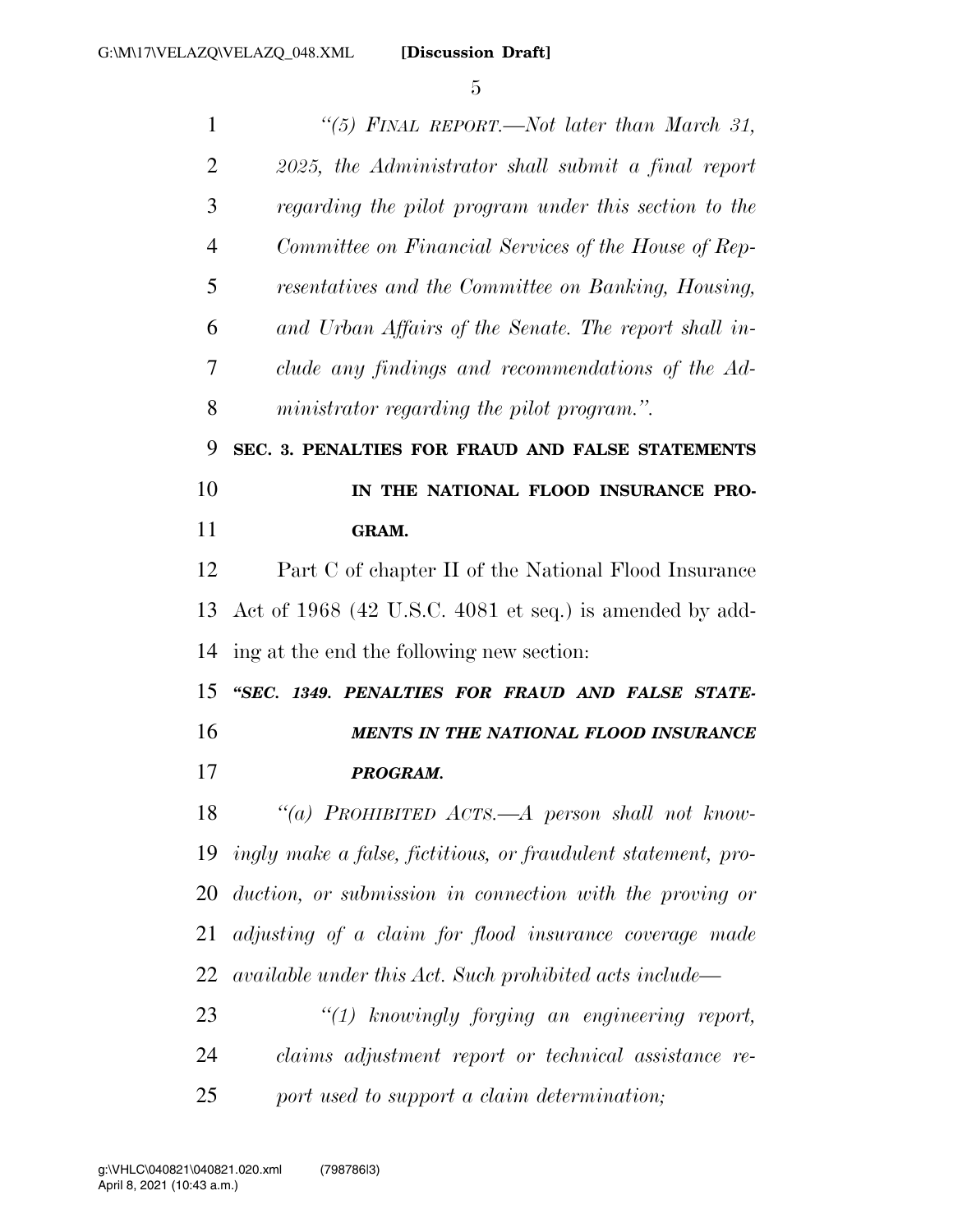| $\mathbf{1}$   | $\lq(2)$ knowingly making any materially false, fic-           |
|----------------|----------------------------------------------------------------|
| $\overline{2}$ | <i>titious, or fraudulent statement or representation in</i>   |
| 3              | an engineering report, claims adjustment report, or            |
| $\overline{4}$ | technical assistance report to support a claim deter-          |
| 5              | mination that results in a wrongful denial or sub-             |
| 6              | stantial payment error of flood insurance coverage;            |
| 7              | and                                                            |
| 8              | $\lq(3)$ knowingly submitting a materially false,              |
| 9              | fictitious, or fraudulent claim that results in wrongful       |
| 10             | payment of flood insurance coverage.                           |
| 11             | "(b) DEFINITION.—For purposes of this section, the             |
| 12             | term 'knowingly' means having actual awareness of the pro-     |
| 13             | hibitions under this part and acting deliberately in viola-    |
| 14             | tion of such prohibitions.                                     |
| 15             | "(c) ADMINISTRATIVE REMEDY.—Prior to any legal                 |
| 16             | action being taken related to this section, all administrative |
| 17             | remedies shall be exhausted.                                   |
| 18             | "(d) RULE OF CONSTRUCTION.—This section shall not              |
| 19             | be construed—                                                  |
| 20             | $\lq(1)$ to prevent the Federal Government from                |
| 21             | bringing action against a company or individual                |
| 22             | under applicable statutes, including the False Claims          |

*Act; and*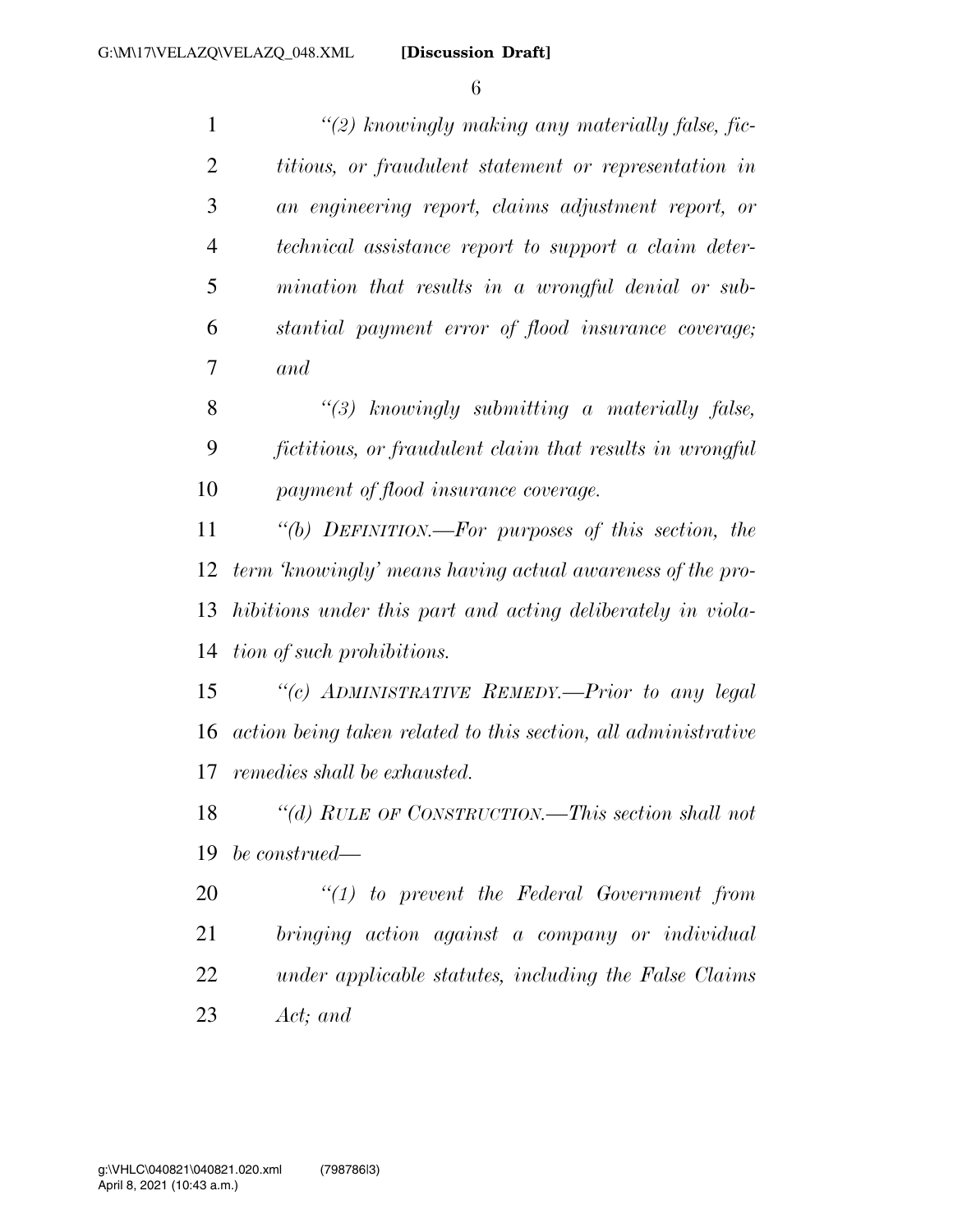*''(2) as creating any action, private right of ac- tion, or remedy not otherwise provided by this title or under Federal law.* 

 *''(e) STATE ACTION.—Any person found to have vio- lated subsection (a) shall be referred to the appropriate and relevant State licensing agency by the Attorney General.''.*  **SEC. 4. ENHANCED POLICYHOLDER APPEALS PROCESS RIGHTS.** 

 (a) ESTABLISHMENT.—Part C of chapter II of the National Flood Insurance Act of 1968 (42 U.S.C. 4081 et seq.), as amended by the preceding provisions of this Act, is further amended by adding at the end the following new section:

## *''SEC. 1350. APPROVAL OF DECISIONS RELATING TO FLOOD INSURANCE COVERAGE.*

 *''(a) IN GENERAL.—The Administrator shall establish an appeals process to enable holders of a flood insurance policy provided under this title to appeal decisions, with respect to the disallowance, in whole or in part, of any claims for losses covered by flood insurance. Such appeals shall be limited to the claim or portion of the claim dis-allowed.* 

 *''(b) APPEAL DECISION.—Upon a decision in an ap- peal under subsection (a), the Administrator shall provide the policyholder with a written appeal decision. The appeal*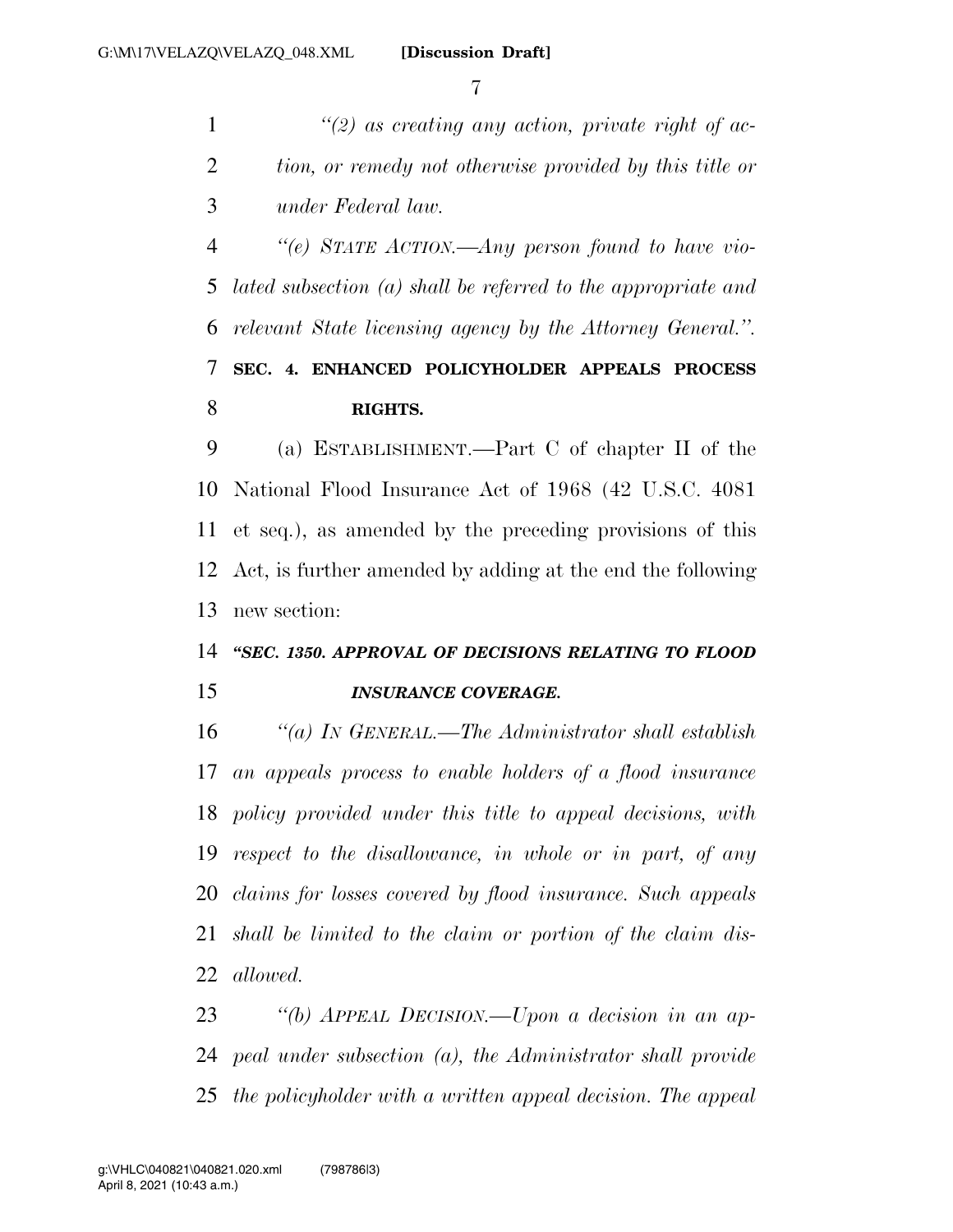*decision shall explain the Administrator's determination to uphold, modify, or overturn the decision. The Administrator may direct the Write Your Own company to take action necessary to resolve the appeal, to include re-inspection, re-adjustment, or payment, as appropriate.* 

 *''(c) DEADLINE FOR APPEALS DECISION.—The Ad- ministrator shall issue an appeals decision pursuant to sub- section (b) not later than the expiration of the 120-day pe- riod beginning upon the day on which the Administrator acknowledges receipt of a request by the policyholder to pur- sue an appeal of the initial determination regarding ap- proval, disapproval, or amount of payment by the Adminis- trator. In cases where extraordinary circumstances, as es- tablished by regulation, are demonstrated, the 120-day pe- riod may be extended by additional successive periods of 30 days.* 

 *''(d) ADMINISTRATIVE REMEDY.—A policyholder shall exhaust all administrative remedies, including submission of disputed claims to appeal under subsection (a), prior to commencing legal action on a disputed claim.* 

 *''(e) RULES OF CONSTRUCTION.—This section shall not be construed as—* 

 *''(1) making the Federal Emergency Manage- ment Agency or the Administrator a party to the flood insurance contract; or*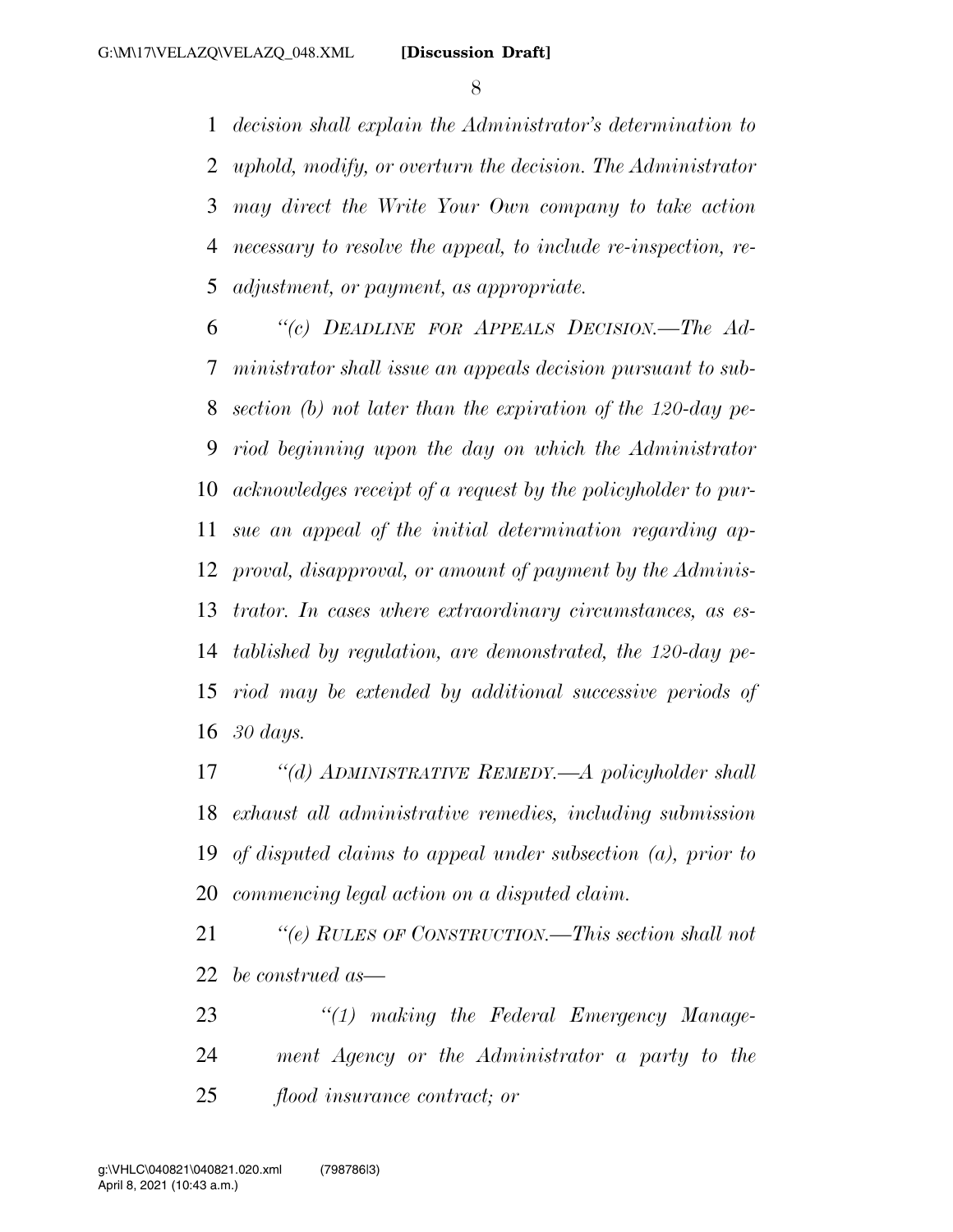*''(2) creating any action or remedy not otherwise provided by this title.* 

 *''(f) POLICYHOLDER LITIGATION.—This section shall not be construed to prevent a policyholder from bringing legal action against the Federal Emergency Management Agency or a Write Your Own company following the ex- haustion of all administrative remedies and pursuant to applicable statute.''.* 

 (b) MAINTENANCE OF LITIGATION RIGHTS.—Section 1341 of the National Flood Insurance Act of 1968 (42 U.S.C. 4072) is amended by adding after the period at the end the following: ''For purposes of this section, the time from which the Administrator has acknowledged re- ceipt of a request by the policyholder to pursue an appeal of the initial determination regarding approval, dis- approval, or amount of payment by the Administrator until the Administrator mails a final determination of such appeal shall not be considered towards the one year stat- ute of limitation under this Act. However, this section shall not be construed as creating any action or remedy not otherwise provided by this title.''.

 (c) REPEAL.—Section 205 of the Bunning-Bereuter- Blumenauer Flood Insurance Reform Act of 2004 (42 U.S.C. 4011 note) is hereby repealed.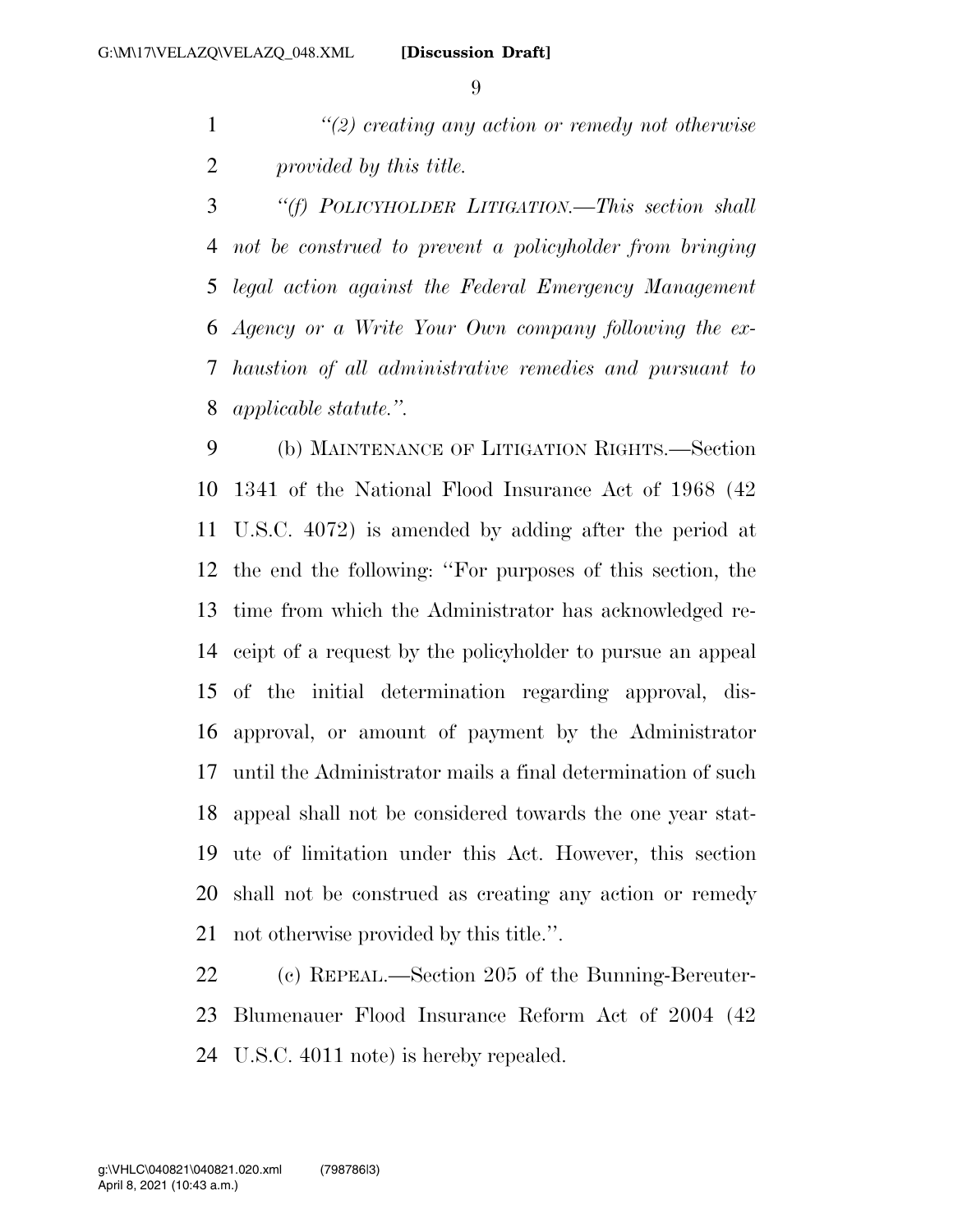## **SEC. 5. DEADLINE FOR APPROVAL OF CLAIMS.**  (a) IN GENERAL.—Section 1312 of the National Flood Insurance Act of 1968 (42 U.S.C. 4019) is amend- ed— (1) in subsection (a), by striking ''The Adminis- trator'' and inserting ''Subject to other provisions of this section, the Administrator''; and (2) by adding at the end the following new sub- section: *''(d) DEADLINE FOR APPROVAL OF CLAIMS.— ''(1) IN GENERAL.—The Administrator shall pro- vide that, in the case of any claim for damage to or loss of property under flood insurance coverage made available under this title, an initial determination re- garding approval of a claim for payment or dis- approval of the claim be made, and notification of such determination be provided to the insured making such claim, not later than the expiration of the 120- day period (as such period may be extended pursuant to paragraph (2)) beginning upon the day on which the policyholder submits a signed proof of loss detail- ing the damage and amount of the loss. Payment of approved claims shall be made as soon as possible after such approval.*

 *''(2) EXTENSION OF DEADLINE.—The Adminis-trator shall—*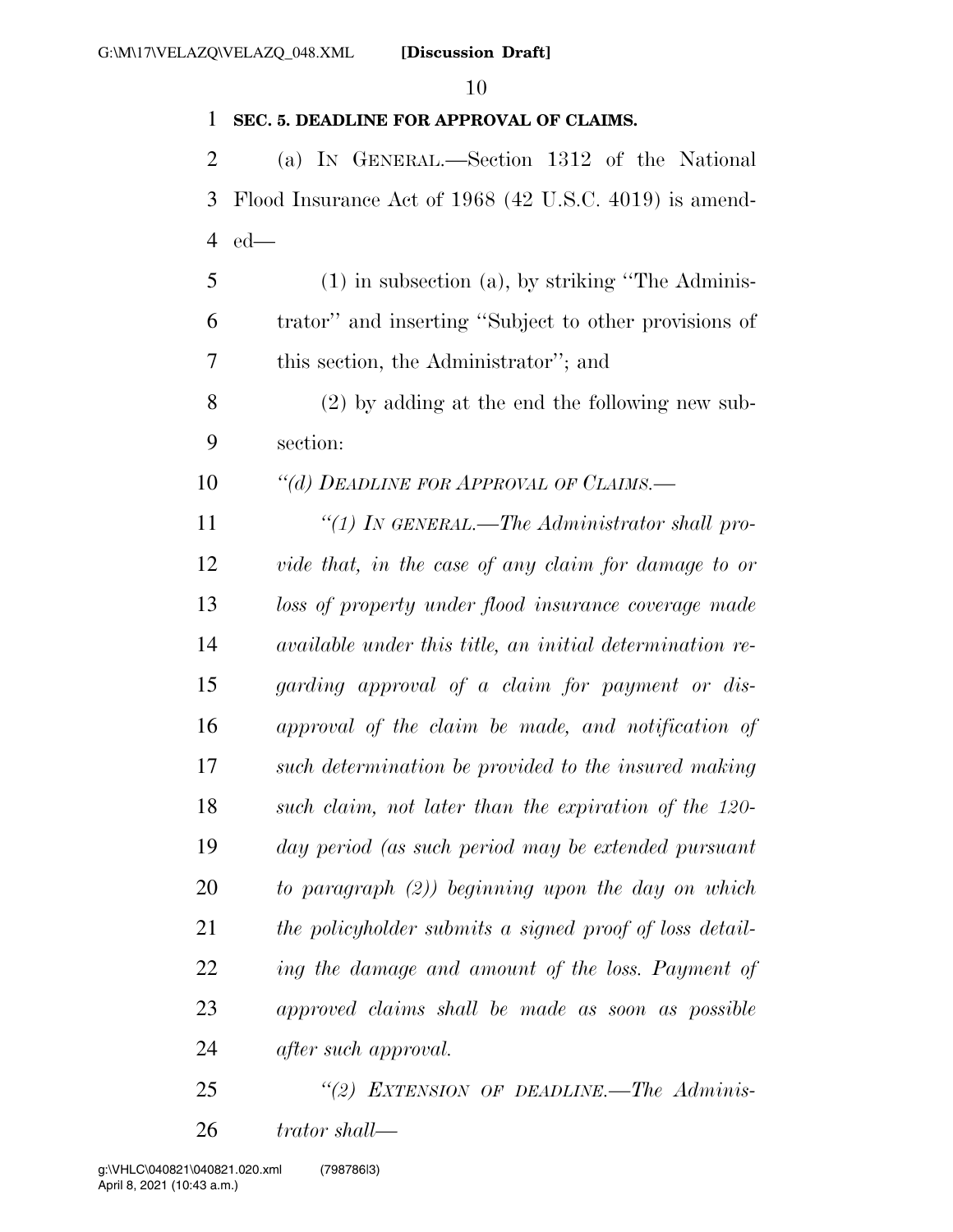**[Discussion Draft]** 

 *''(A) provide that the period referred to in paragraph (1) may be extended by additional successive periods of 30 days in cases where ex- traordinary circumstances are demonstrated; and* 

 *''(B) establish, by regulation, criteria for demonstrating such extraordinary cir-cumstances.''.* 

 (b) APPLICABILITY.—The amendments made by sub- section (a) shall apply to any claim under flood insurance coverage made available under the National Flood Insur- ance Act of 1968 (42 U.S.C. 4001 et seq.) pending on the date of the enactment of this Act and any claims made after such date of enactment.

#### **SEC. 6. LITIGATION PROCESS OVERSIGHT AND REFORM.**

 (a) IN GENERAL.—Part C of chapter II of the Na- tional Flood Insurance Act of 1968 (42 U.S.C. 4081 et seq.), as amended by the preceding provisions of this Act, is further amended by adding at the end the following new section:

#### *''SEC. 1351. OVERSIGHT OF LITIGATION.*

 *''(a) OVERSIGHT.—The Administrator shall monitor and oversee litigation conducted by Write Your Own com- panies arising under contracts for flood insurance sold pur-suant to this title, to ensure that—*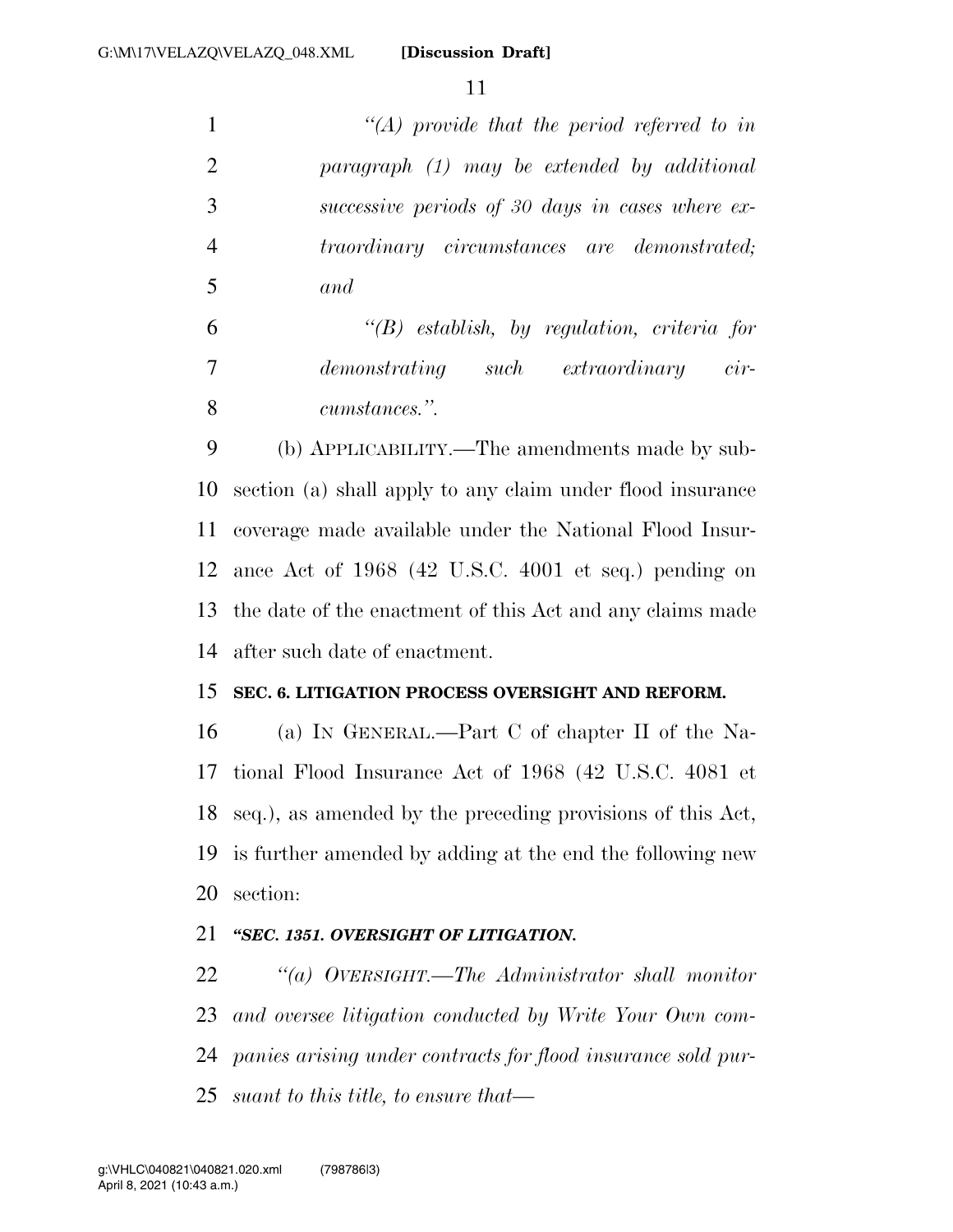*''(1) litigation expenses are reasonable, appro-priate, and cost-effective; and* 

 *''(2) Write Your Own companies comply with guidance and procedures established by the Adminis-trator regarding the conduct of litigation.* 

 *''(b) DENIAL OF REIMBURSEMENT FOR EXPENSES.— The Administrator may deny reimbursement for litigation expenses that are determined to be unreasonable, excessive, contrary to guidance issued by the Administrator, or out- side the scope of any arrangement entered into with a Write Your Own company.* 

*''(c) JOINT DEFENSE.—* 

 *''(1) AUTHORITY.—The Administrator and the Write Your Own companies may enter into, and op- erate under, a joint defense agreement for any claim or lawsuit, or multiple claims or lawsuits, arising under a contract of flood insurance.* 

 *''(2) FREE FLOW OF INFORMATION.—Under such joint defense agreement, there may be the free flow of information between the Write Your Own companies, the Administrator, the United States Department of Justice, and legal counsel for the Write Your Own companies for the purpose of litigation coordination and to allow the Administrator to perform oversight responsibility of such litigation.*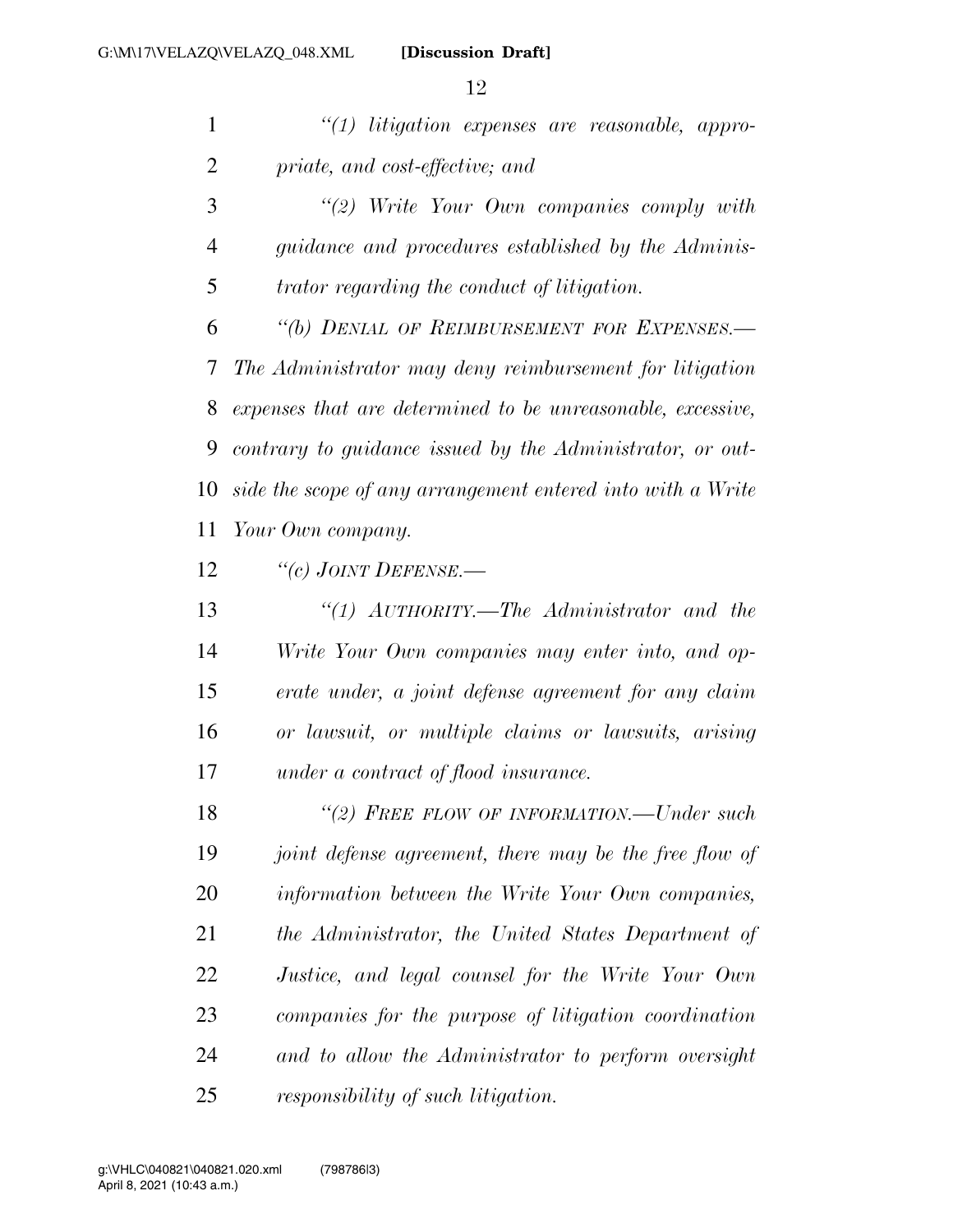*''(3) ARRANGEMENT.—Such joint defense agree- ment may be included in the Arrangement between the Administrator and the Write Your Own compa-nies.* 

 *''(4) REGULATIONS.—The Administrator may issue rules or regulations or provide such formal guid- ance as the Administrator considers necessary and appropriate in order to further such joint defense agreement with the Write Your Own companies.''.* 

 (b) IMPLEMENTATION.—The Administrator of the Federal Emergency Management Agency shall initiate compliance with section 1351(c) of the National Flood In- surance Act of 1968, as added by the amendment made by subsection (a) of this section, not later than the expira- tion of the 12-month period beginning on the date of the enactment of this Act.

#### **SEC. 7. PROHIBITION ON HIRING DISBARRED ATTORNEYS.**

 Part C of chapter II of the National Flood Insurance Act of 1968 (42 U.S.C. 4081 et seq.), as amended by the preceding provisions of this Act, is further amended by adding at the end the following new section:

## *''SEC. 1352. PROHIBITION ON HIRING DISBARRED ATTOR-NEYS.*

 *''The Administrator may not at any time newly em-ploy in connection with the flood insurance program under*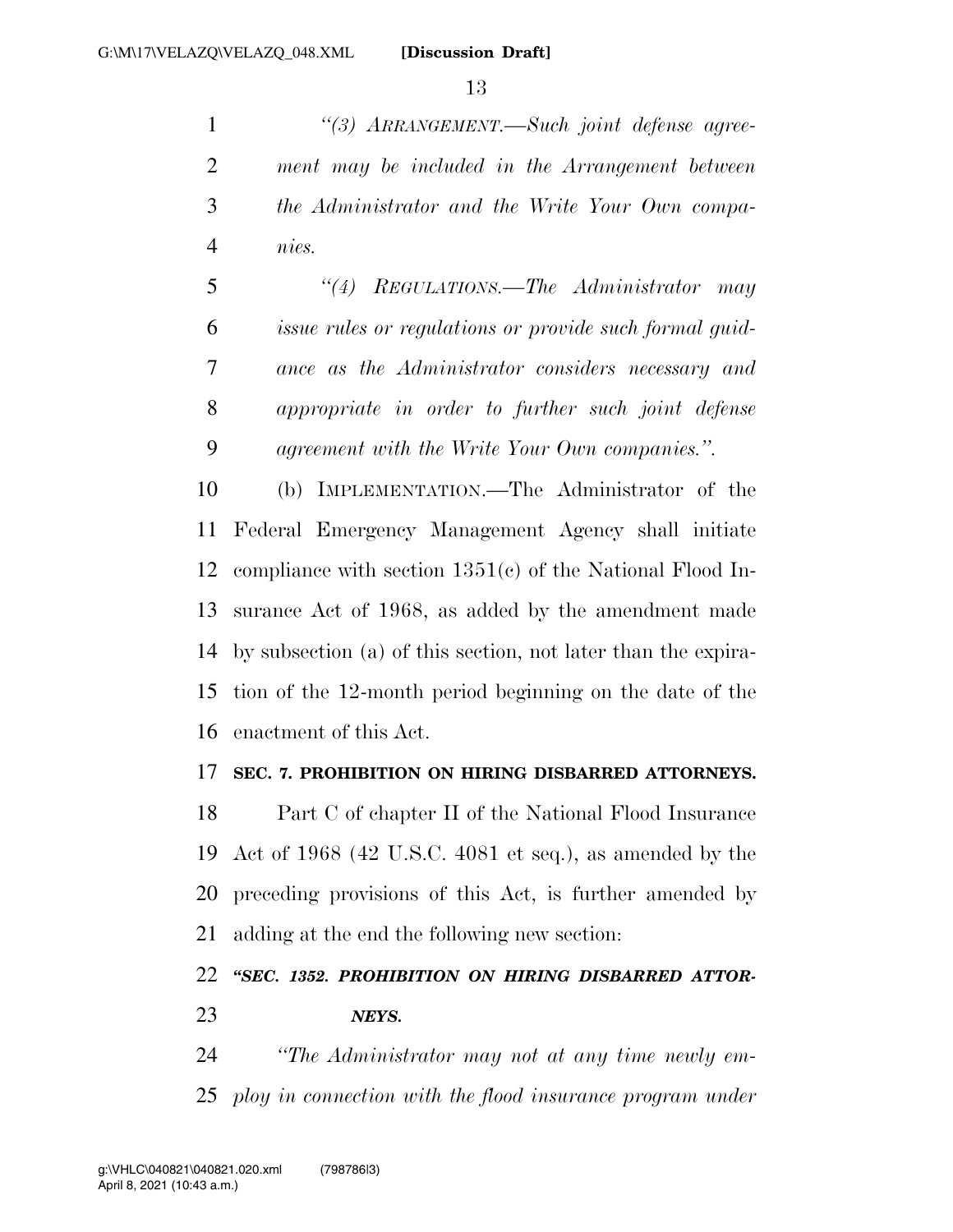*this title any attorney who has been suspended or disbarred* 

*by any court, bar, or Federal or State agency to which the* 

*individual was previously admitted to practice.''.* 

#### **SEC. 8. TECHNICAL ASSISTANCE REPORTS.**

 (a) USE.—Section 1312 of the National Flood Insur- ance Act of 1968 (42 U.S.C. 4019), as amended by the preceding provisions of this Act, is further amended by adding at the end the following new subsection:

 *''(e) USE OF TECHNICAL ASSISTANCE REPORTS.— When adjusting claims for any damage to or loss of prop- erty which is covered by flood insurance made available under this title, the Administrator may rely upon technical assistance reports, as such term is defined in section 1312A, only if such reports are final and are prepared in compli- ance with applicable State and Federal laws regarding pro-fessional licensure and conduct.''.* 

 (b) DISCLOSURE.—The National Flood Insurance Act of 1968 is amended by inserting after section 1312 (42 U.S.C. 4019) the following new section:

 *''SEC. 1312A. DISCLOSURE OF TECHNICAL ASSISTANCE RE-PORTS.* 

 *''(a) IN GENERAL.—Notwithstanding section 552a of title 5, United States Code, upon request by a policyholder, the Administrator shall provide a true, complete, and unredacted copy of any technical assistance report that the*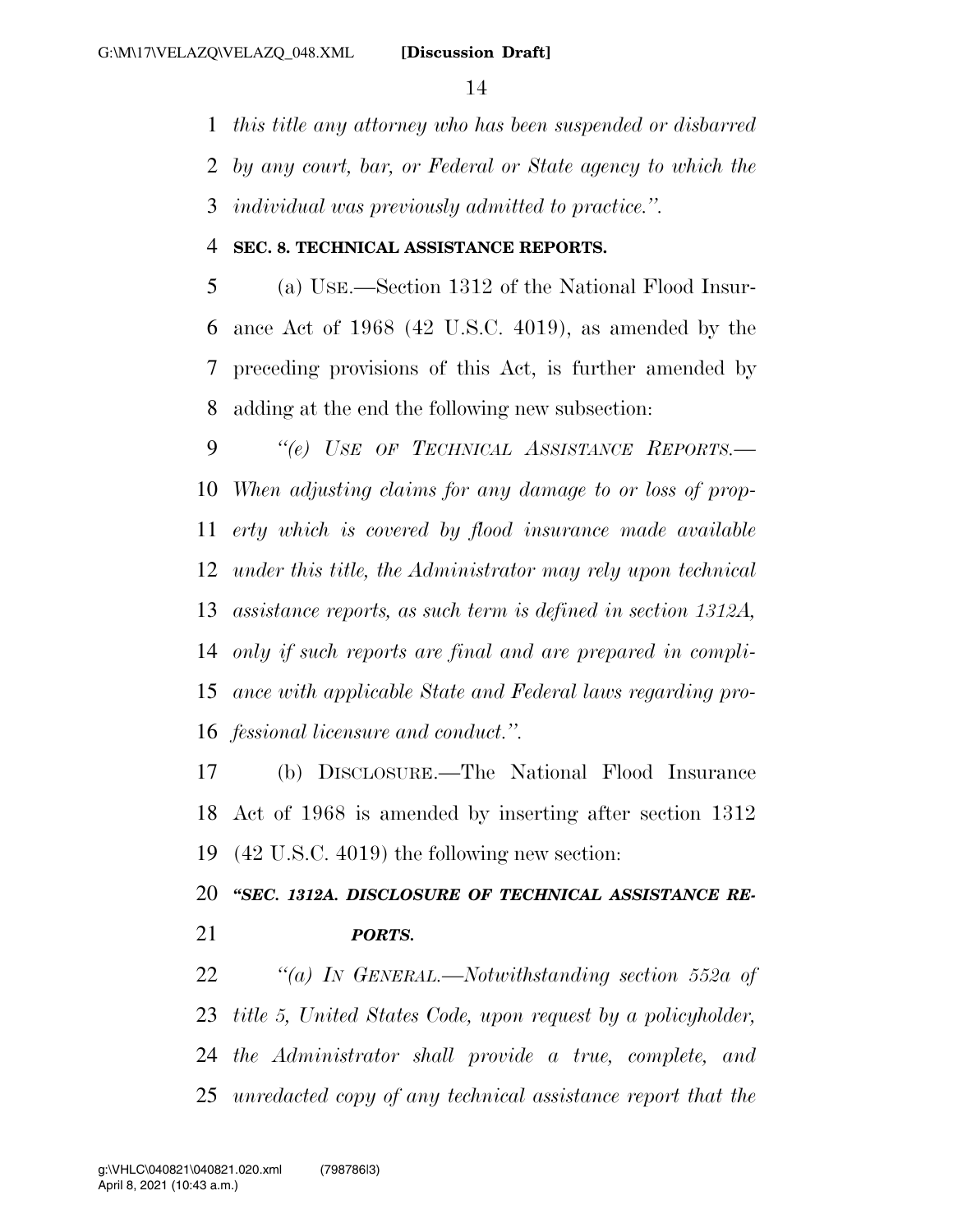*Administrator relied upon in adjusting and paying for any damage to or loss of property insured by the policyholder and covered by flood insurance made available under this title. Such disclosures shall be in addition to any other right of disclosure otherwise made available pursuant such sec-tion 552a or any other provision of law.* 

 *''(b) DIRECT DISCLOSURE BY WRITE YOUR OWN COM- PANIES AND DIRECT SERVICING AGENTS.—A Write Your Own company or direct servicing agent in possession of a technical assistance report subject to disclosure under sub- section (a) may disclose such technical assistance report without further review or approval by the Administrator. ''(c) DEFINITIONS.—For purposes of this section, the following definitions shall apply:* 

 *''(1) POLICYHOLDER.—The term 'policyholder' means a person or persons shown as an insured on the declarations page of a policy for flood insurance coverage sold pursuant to this title.* 

 *''(2) TECHNICAL ASSISTANCE REPORT.—The term 'technical assistance report' means a report cre- ated for the purpose of furnishing technical assistance to an insurance claims adjuster assigned by the Na- tional Flood Insurance Program, including by engi- neers, surveyors, salvors, architects, and certified pub-lic accounts.''.*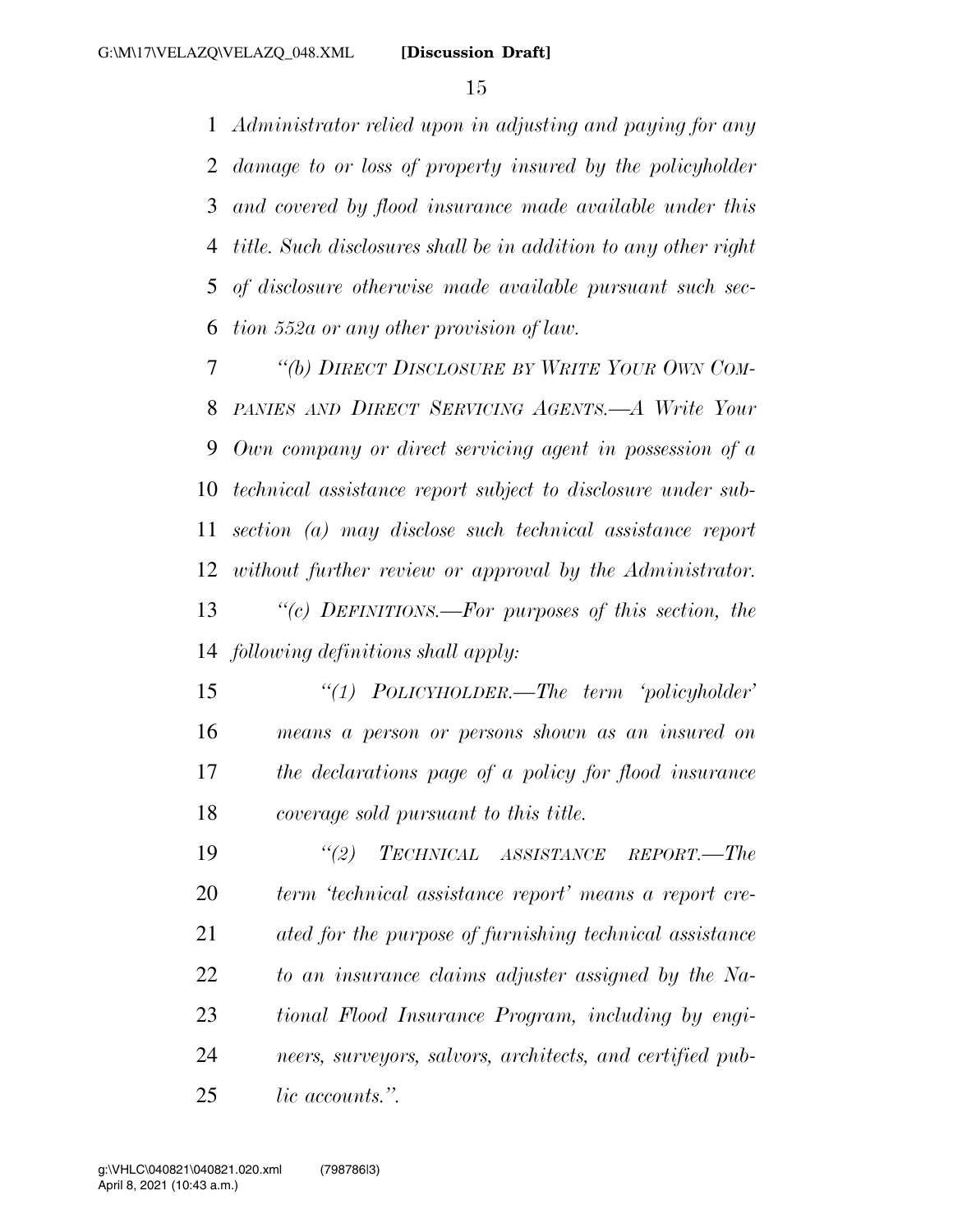| 1              | SEC. 9.<br>IMPROVED DISCLOSURE REQUIREMENT<br>$\bf FOR$     |
|----------------|-------------------------------------------------------------|
| $\overline{2}$ | STANDARD FLOOD INSURANCE POLICIES.                          |
| 3              | (a) IN GENERAL.—Section 100234 of the Biggert-              |
| 4              | Waters Flood Insurance Reform Act of 2012 (42 U.S.C.        |
| 5              | $4013a$ ) is amended by adding at the end the following new |
| 6              | subsections:                                                |
| 7              | "(c) DISCLOSURE OF COVERAGE.—                               |
| 8              | "(1) DISCLOSURE SHEET.—Each policy under                    |
| 9              | the National Flood Insurance Program shall include          |
| 10             | a standard disclosure sheet that is produced by the         |
| 11             | Administrator that sets forth, in plain language—           |
| 12             | $\lq (A)$ the definition of the term 'flood' for            |
| 13             | purposes of coverage under the policy;                      |
| 14             | $\lq\lq(B)$ a description of what type of flood             |
| 15             | forces are necessary so that losses from an event           |
| 16             | are covered under the policy, including overflow            |
| 17             | of inland or tidal waves, unusual and rapid ac-             |
| 18             | cumulation or runoff of a surface any source,               |
| 19             | and mudflow;                                                |
| 20             | $\lq\lq C$ a statement acknowledging that a                 |
| 21             | standard flood insurance policy does not cover              |
| 22             | basement improvements, such as finished walls,              |
| 23             | floors, and ceilings, or personal property kept in          |
| 24             | a basement;                                                 |
| 25             | $\lq (D)$ a statement acknowledging a standard              |
| 26             | flood insurance policy does not include coverage            |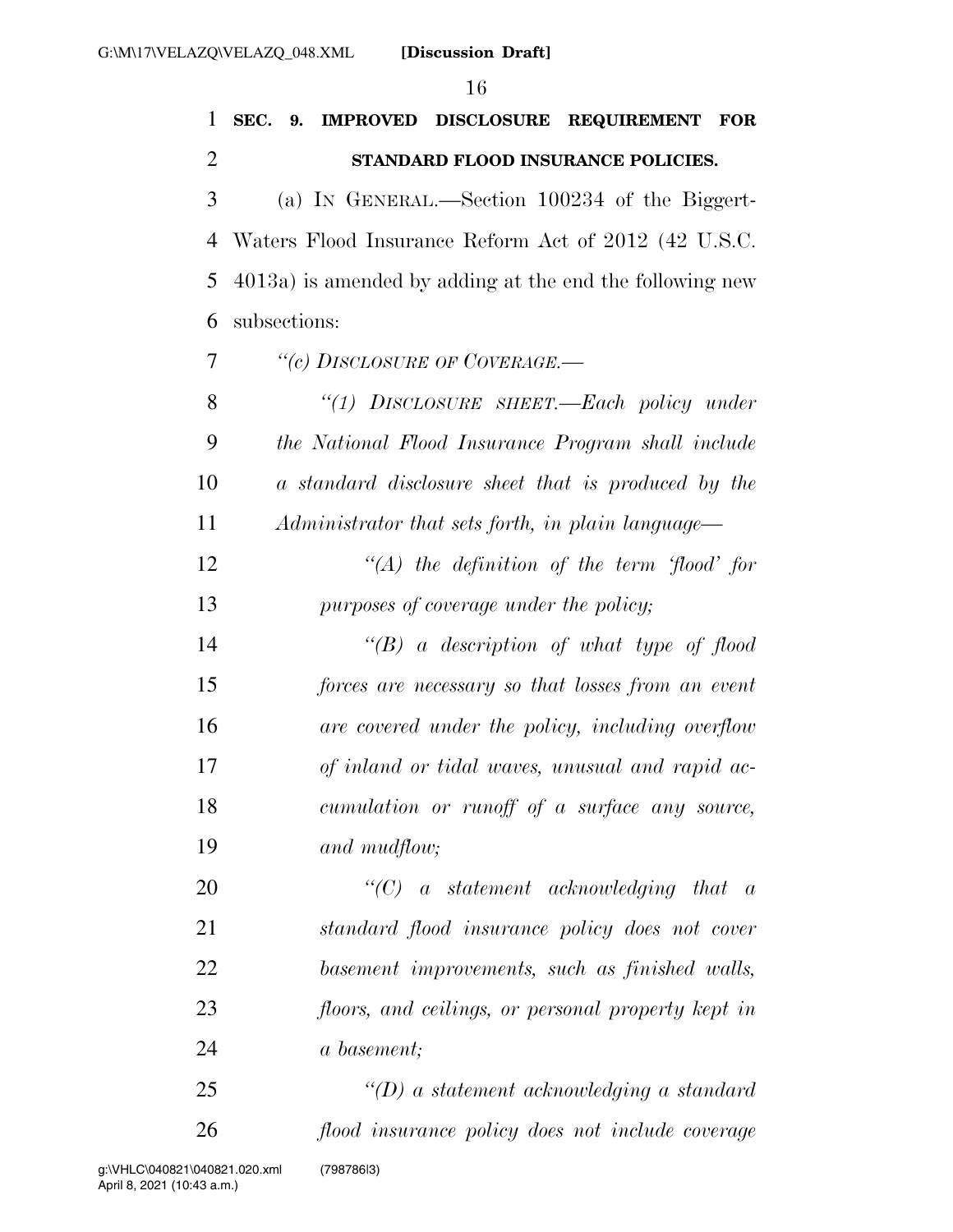**[Discussion Draft]** 

| $\mathbf{1}$   | for personal property, but such coverage may be     |
|----------------|-----------------------------------------------------|
| $\overline{2}$ | purchased, for some personal property contained     |
| 3              | in a basement, as well as personal belongings       |
| $\overline{4}$ | contained elsewhere in the dwelling;                |
| 5              | $\lq\lq (E)$ a statement of the other types and     |
| 6              | characteristics of losses that are not covered      |
| 7              | under the policy;                                   |
| 8              | $\lq\lq(F)$ a statement that the disclosure sheet   |
| 9              | provides general information about the policy-      |
| 10             | holder's standard flood insurance policy;           |
| 11             | $\lq\lq(G)$ a statement that the standard flood in- |
| 12             | surance policy, together with the endorsements      |
| 13             | and declarations page, make up the official con-    |
| 14             | tract and are controlling in the event that there   |
| 15             | is any difference between the information on the    |
| 16             | disclosure sheet and the information in the pol-    |
| 17             | icy;                                                |
| 18             | "( $H$ ) a statement that, if the policyholder      |
| 19             | has any questions regarding information in the      |
| 20             | disclosure sheet or policy, the policyholder should |
| 21             | contact the entity selling the policy on behalf of  |
| 22             | the Program, together with contact information      |
| 23             | sufficient to allow the policyholder to contact     |
| 24             | such entity; and                                    |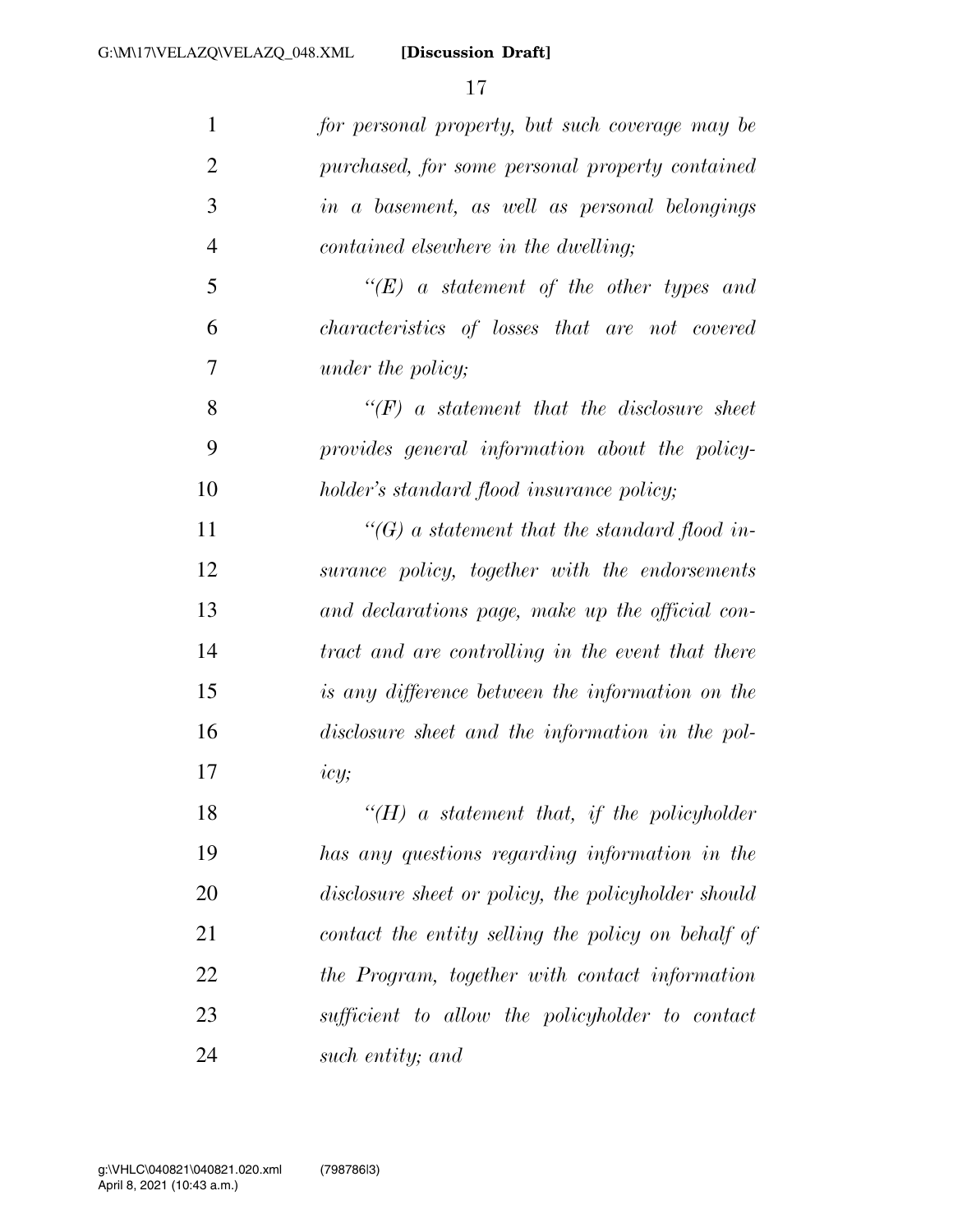**[Discussion Draft]** 

| $\mathbf{1}$   | "(I) any other information that the Admin-          |
|----------------|-----------------------------------------------------|
| $\overline{2}$ | istrator determines will be helpful to policyholder |
| 3              | in understanding flood insurance coverage.          |
| $\overline{4}$ | "(2) ACKNOWLEDGMENT SHEET.-Each policy              |
| 5              | application under the National Flood Insurance Pro- |
| 6              | gram shall include an acknowledgment sheet on which |
| 7              | the policyholder shall affirmatively—               |
| 8              | $\lq\lq (A)$ acknowledge that the policyholder re-  |
| 9              | ceived the disclosure sheet required under para-    |
| 10             | graph(1);                                           |
| 11             | $\lq\lq(B)$ accept or decline coverage for personal |
| 12             | <i>property;</i>                                    |
| 13             | $\lq\lq C$ accept or decline other optional cov-    |
| 14             | erage that may be available;                        |
| 15             | $\lq\lq(D)$ acknowledge the policyholder's under-   |
| 16             | standing that the standard flood insurance pol-     |
| 17             | icy, together with the endorsements and declara-    |
| 18             | tions page, make up the official contract and are   |
| 19             | controlling in the event that there is any dif-     |
| 20             | ference between the information on the acknowl-     |
| 21             | edgment sheet and the information in the policy;    |
| 22             | and                                                 |
| 23             | $\lq\lq (E)$ acknowledge that the policyholder has  |
| 24             | been provided and has reviewed a summary,           |
| 25             | which may be the policy declarations page, of the   |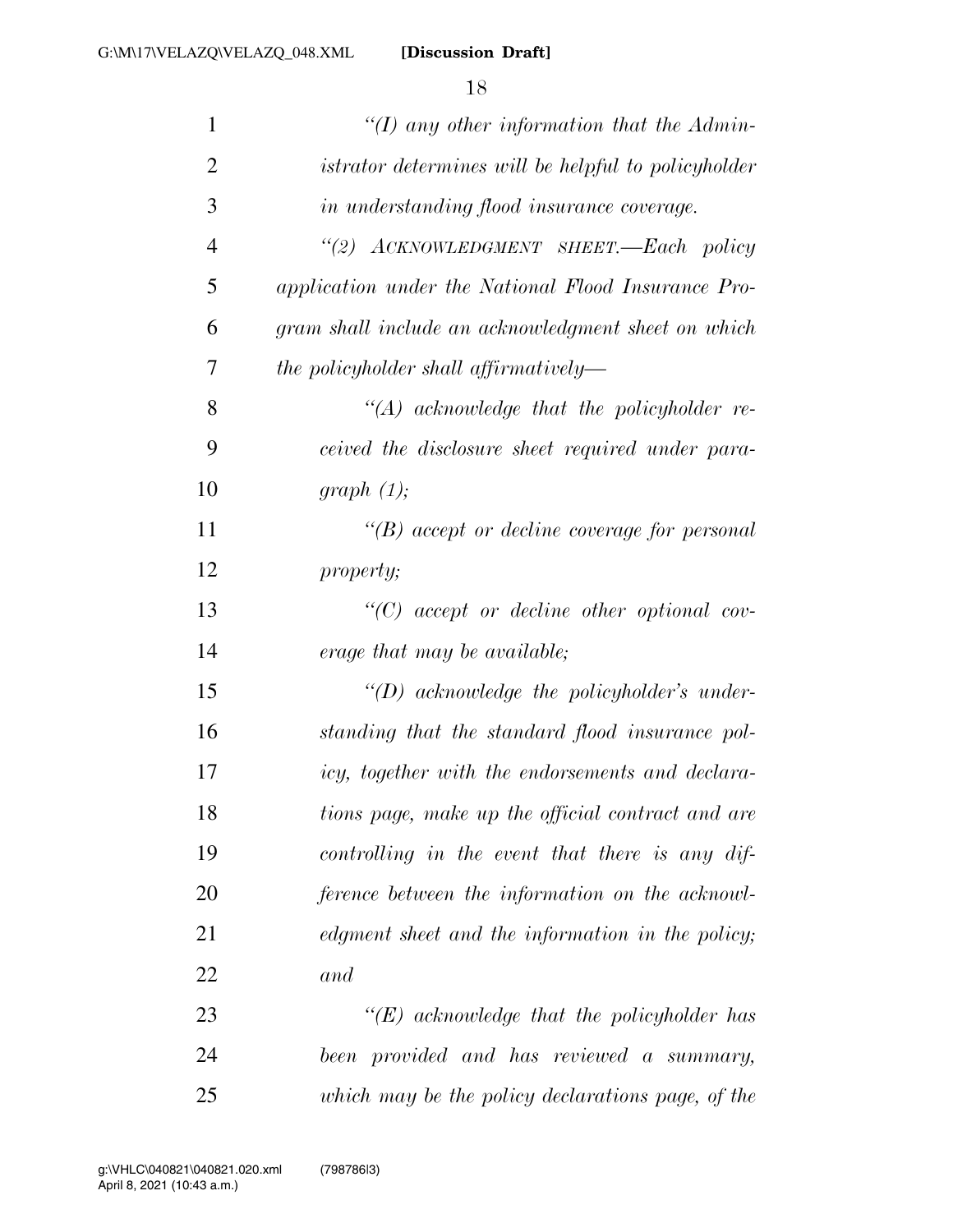*total cost, amount and extent of insurance cov-erage provided under the policy.* 

 *''(d) RULE OF CONSTRUCTION.—This section shall not be construed to void or alter the coverage terms of the under- lying standard flood insurance policy and the cor- responding endorsements. In the event that the customer does not affirmatively acknowledge the requirements under subsection (c)(2), a Write Your Own company may still issue the policy on behalf of the National Flood Insurance Program under such terms.''.* 

 (b) REPEALS.—Sections 202 and 203 of the Bun- ning-Bereuter-Blumenauer Flood Insurance Reform Act of 2004 (42 U.S.C. 4011 note) are hereby repealed.

#### **SEC. 10. RESERVE FUND AMOUNTS.**

 Section 1310 of the National Flood Insurance Act of 1968 (42 U.S.C. 4017) is amended by adding at the end the following new subsection:

 *''(g) CREDITING OF RESERVE FUND AMOUNTS.— Funds collected pursuant to section 1310A may be credited to the Fund under this section to be available for the pur-pose described in subsection (d)(1).''.* 

### **SEC. 11. SUFFICIENT STAFFING FOR OFFICE OF FLOOD IN-SURANCE ADVOCATE.**

 (a) IN GENERAL.—Section 24 of the Homeowner Flood Insurance Affordability Act of 2014 (42 U.S.C.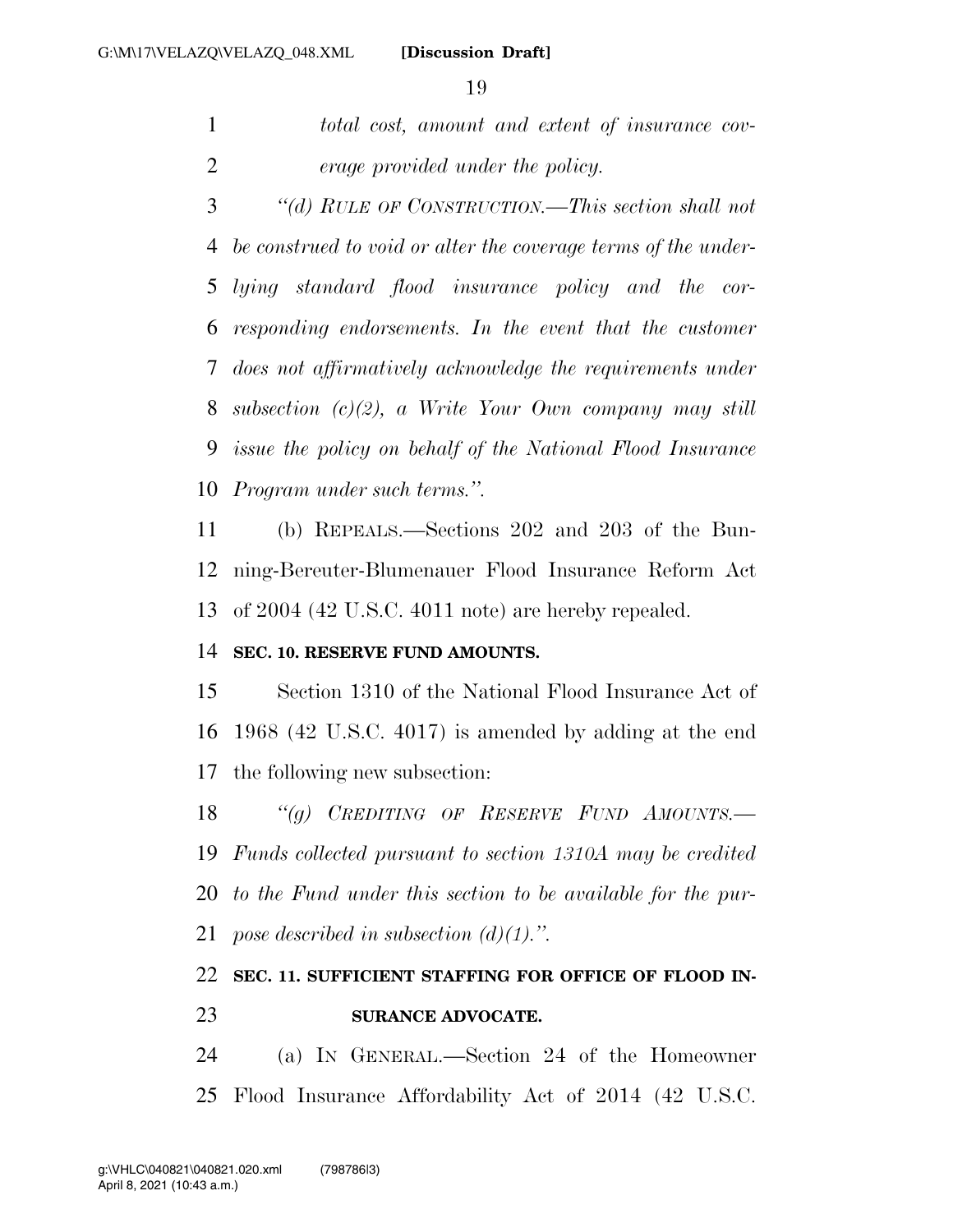4033) is amended by adding at the end the following new subsection:

 *''(c) STAFF.—The Administrator shall ensure that the Flood Insurance Advocate has sufficient staff to carry out all of the duties and responsibilities of the Advocate under this section.''.* 

 (b) TIMING.—The Administrator of the Federal Emergency Management Agency shall take such actions as may be necessary to provide for full compliance with section 24(c) of the Homeowner Flood Insurance Afford- ability Act of 2014, as added by the amendment made by subsection (a) of this section, not later than the expiration of the 180-day period beginning on the date of the enact-ment of this Act.

## **SEC. 12. FEDERAL FLOOD INSURANCE ADVISORY COM-MITTEE.**

 Section 1318 of the National Flood Insurance Act of 1968 (42 U.S.C. 4025) is amended to read as follows:

 *''SEC. 1318. FEDERAL FLOOD INSURANCE ADVISORY COM-MITTEE.* 

 *''(a) ESTABLISHMENT.—There is established an advi- sory committee to be known as the Federal Flood Insurance Advisory Committee (in this section referred to as the 'Com-mittee').* 

*''(b) MEMBERSHIP.—*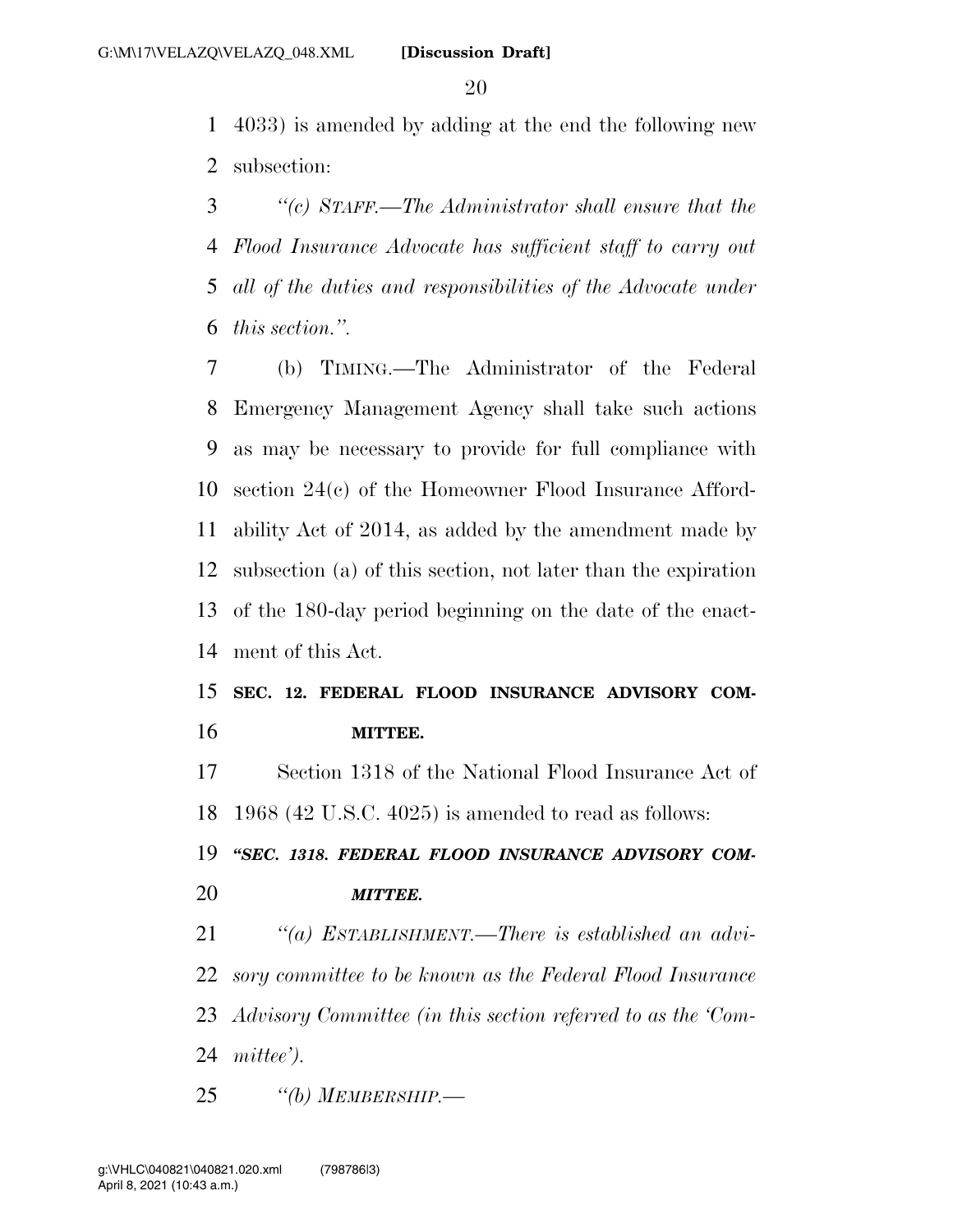| 1              | "(1) MEMBERS.—The Committee shall consist           |
|----------------|-----------------------------------------------------|
| $\overline{2}$ | $of$ —                                              |
| 3              | $\lq (A)$ the Administrator of the Federal          |
| $\overline{4}$ | <i>Emergency Management Agency (in this section</i> |
| 5              | referred to as the 'Administrator'), or the des-    |
| 6              | <i>ignee thereof; and</i>                           |
| $\overline{7}$ | $\lq\lq(B)$ additional members appointed by the     |
| 8              | Administrator or the designee of the Adminis-       |
| 9              | trator, who shall include—                          |
| 10             | $\lq\lq(i)$ three representatives of Write Your     |
| 11             | Own companies;                                      |
| 12             | $``(ii)$ one individual who served in the           |
| 13             | past, or is currently serving, as an insur-         |
| 14             | ance regulator of a State, the District of Co-      |
| 15             | lumbia, the Commonwealth of Puerto Rico,            |
| 16             | Guam, the Commonwealth of the Northern              |
| 17             | Mariana Islands, the Virgin Islands, Amer-          |
| 18             | ican Samoa, or any federally-recognized In-         |
| 19             | dian tribe;                                         |
| 20             | $``(iii)$ one representative of the finan-          |
| 21             | cial or insurance sectors who is involved in        |
| 22             | risk transfers, including reinsurance, resil-       |
| 23             | <i>ience bonds, and other insurance-linked se-</i>  |
| 24             | <i>curities</i> ;                                   |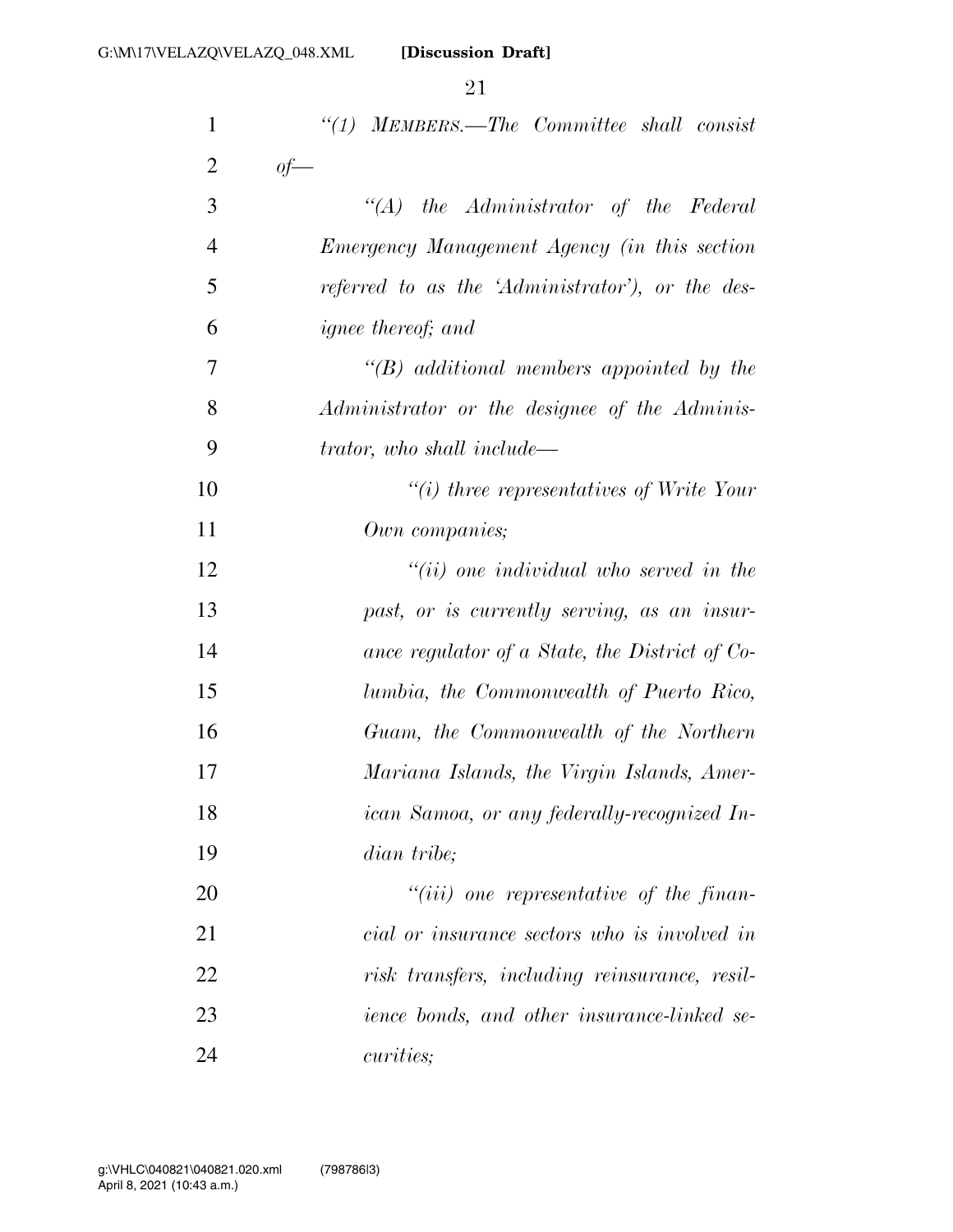**[Discussion Draft]** 

 *''(iv) one actuary with demonstrated high-level knowledge of catastrophic risk in- surance; ''(v) two insurance agents or brokers with demonstrated experience with the sale* 

| 6                                            | of flood insurance under the National Flood      |
|----------------------------------------------|--------------------------------------------------|
| 7                                            | <i>Insurance Program, one of whom shall have</i> |
| 8                                            | demonstrated expertise in the challenges in      |
| 9<br><i>insuring low-income communities;</i> |                                                  |

 *''(vii) one representative of a recog- nized consumer advocacy organization; and ''(viii) one representative from an aca- demic institution who has demonstrated ex-pertise in insurance.* 

*''(vi) one insurance claims specialist;* 

 *''(2) QUALIFICATIONS.—In appointing members under paragraph (1)(C), the Administrator shall, to the maximum extent practicable, ensure the member- ship of the Committee has a balance of members re- flecting geographic diversity, including representation from areas inland or with coastline identified by the Administrator as at high risk for flooding or as areas having special flood hazards.* 

 *''(c) DUTIES.—The Administrator shall submit, and the Committee shall review and make recommendations on,*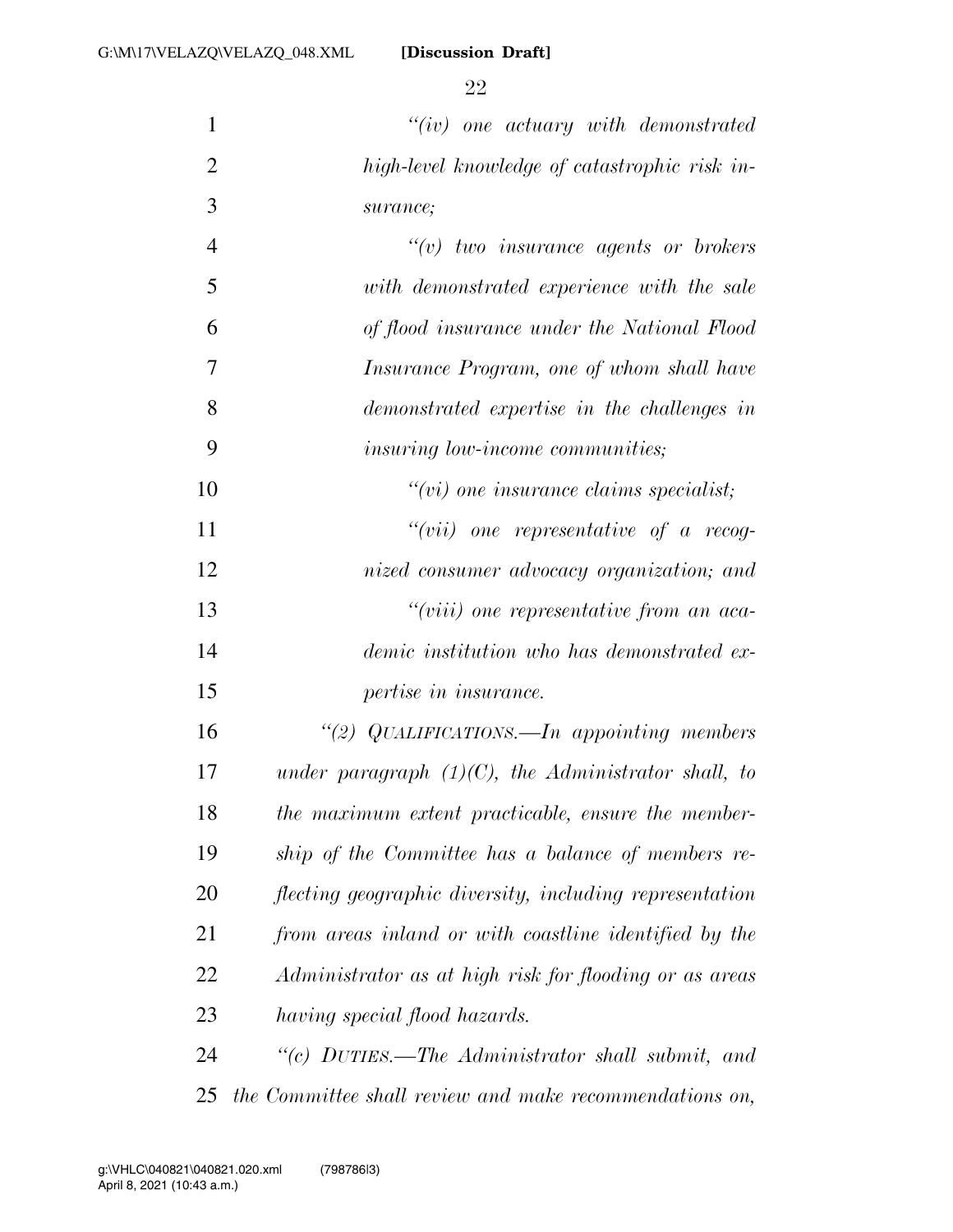*matters related to the insurance aspects of the National Flood Insurance Program, including ratemaking, tech- nology to administer insurance, risk assessment, actuarial practices, claims practices, sales and insurance delivery, compensation and allowances, the public-private partner- ship under the Write Your Own arrangement, general best insurance practices, and any significant changes proposed to be made regarding the operation of the National Flood Insurance Program.* 

 *''(d) CHAIRPERSON.—The members of the Committee shall elect one member to serve as the chairperson of the Committee (in this section referred to as the 'Chairperson'). ''(e) COMPENSATION.—Members of the Committee shall receive no additional compensation by reason of their serv- ice on the Committee. Members may be reimbursed by the Federal Government for travel expenses, including per diem in lieu of subsistence, at rates consistent with rates author- ized for employees of Federal agencies under subchapter 1 of chapter 57 of title 5, United States Code, while away from home or regular places of business in performance of service for the Committee.* 

*''(f) MEETINGS AND ACTIONS.—* 

 *''(1) IN GENERAL.—The Committee shall meet not less frequently than twice each year at the request of the Chairperson or a majority of its members, and*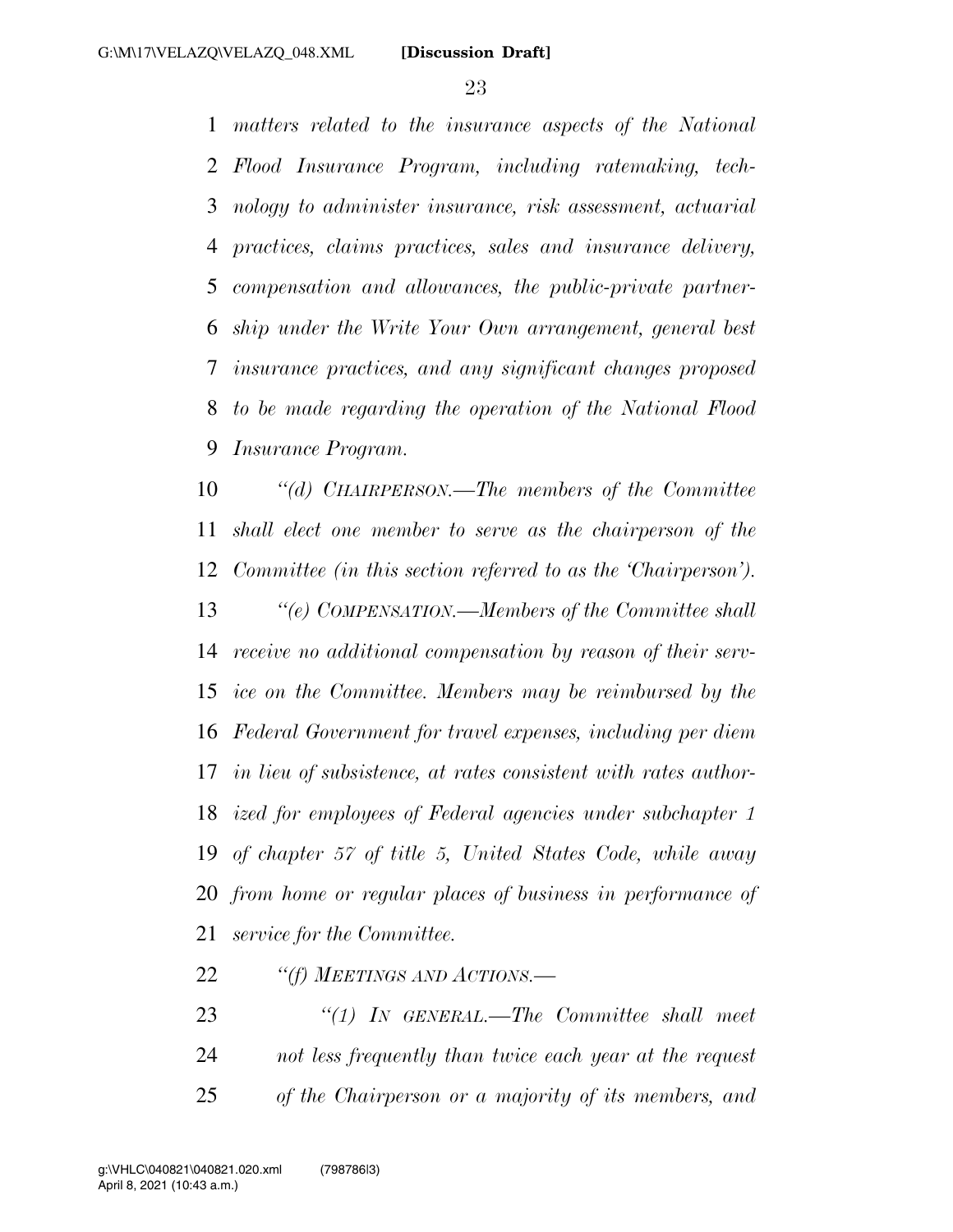*may take action by a vote of the majority of the mem-bers in accordance with the Committee's charter.* 

 *''(2) INITIAL MEETING.—The Administrator, or a person designated by the Administrator, shall re- quest and coordinate the initial meeting of the Com-mittee.* 

 *''(g) TRANSPARENCY; FACA.—To the greatest extent possible, the Committee shall operate in a transparent man- ner that adheres to the requirements of the Federal Advisory Committee Act, with the exception that the Committee shall be permitted to freely communicate both during and be- tween meetings under paragraph (f) in a confidential man- ner to discuss non-public information regarding the oper- ations of the National Flood Insurance Program and other sensitive and non-public issues. If such communication oc- curs, the Committee shall, to the greatest extent possible, report a summary of such discussions in an appropriate public manner.* 

 *''(h) STAFF OF FEMA.—Upon the request of the Chairperson, the Administrator may detail, on a non- reimbursable basis, personnel of the Federal Emergency Management Agency to assist the Committee in carrying out its duties.* 

 *''(i) POWERS.—In carrying out this section, the Com-mittee may hold hearings, receive evidence and assistance,*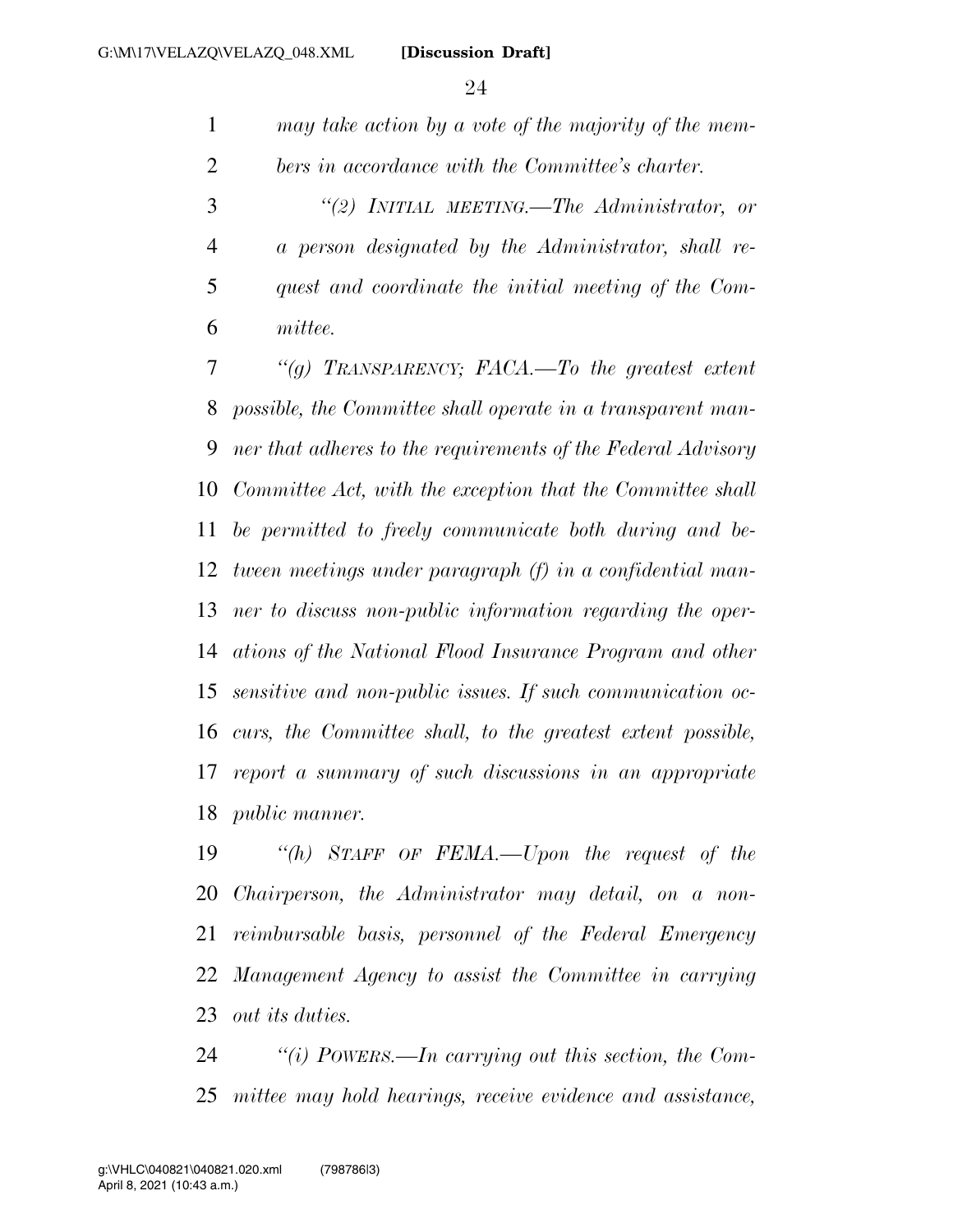*provide information, and conduct research, as it considers appropriate.* 

 *''(j) REPORTS TO CONGRESS.—The Administrator, on an annual basis, shall report to the Committee on Financial Services of the House of Representatives, the Committee on Banking, Housing, and Urban Affairs of the Senate, and the Office of Management and Budget on—* 

 *''(1) the recommendations made by the Com-mittee;* 

 *''(2) actions taken by the Federal Emergency Management Agency to address such recommenda- tions to improve the insurance aspects of the national flood insurance program; and* 

 *''(3) any recommendations made by the Com- mittee that have been deferred or not acted upon, to-gether with an explanatory statement.* 

 *''(k) RULE OF CONSTRUCTION.—This section shall not be construed to eliminate or alter any requirement on the Administrator associated with the notification or consulta- tion of specified individuals or groups of individuals as re-quired elsewhere by statute.''.* 

#### **SEC. 13. INTERAGENCY GUIDANCE ON COMPLIANCE.**

 The Federal entities for lending regulation (as such term is defined in section 3(a) of the Flood Disaster Pro-25 tection Act of 1973 (42 U.S.C.  $4003(a)$ )), in consultation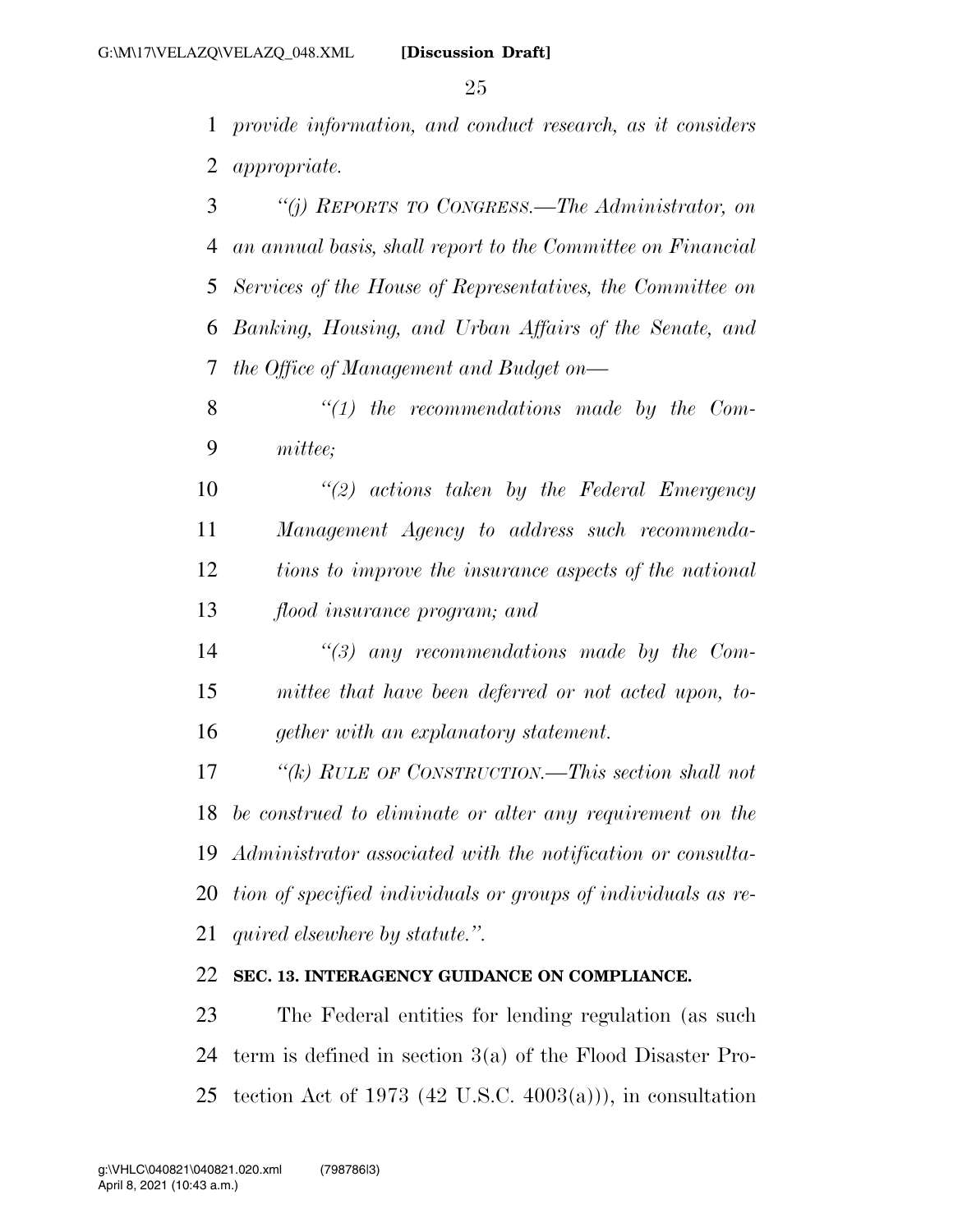with the Administrator of the Federal Emergency Man- agement Agency, shall update and reissue the document entitled ''Interagency Questions and Answers Regarding Flood Insurance'' not later than the expiration of the 12- month period beginning on the date of the enactment of this Act and not less frequently than biennially thereafter. **SEC. 14. GAO STUDY OF CLAIMS ADJUSTMENT PRACTICES.** 

 The Comptroller General of the United States shall conduct a study of the policies and practices for adjust- ment of claims for losses under flood insurance coverage made available under the National Flood Insurance Act, which shall include—

 (1) a comparison of such policies and practices with the policies and practices for adjustment of claims for losses under other insurance coverage;

 (2) an assessment of the quality of the adjust- ments conducted and the effects of such policies and practices on such quality;

 (3) identification of any incentives under such policies and practices that affect the speed with which such adjustments are conducted; and

 (4) identification of the affects of such policies and practices on insureds submitting such claims for losses.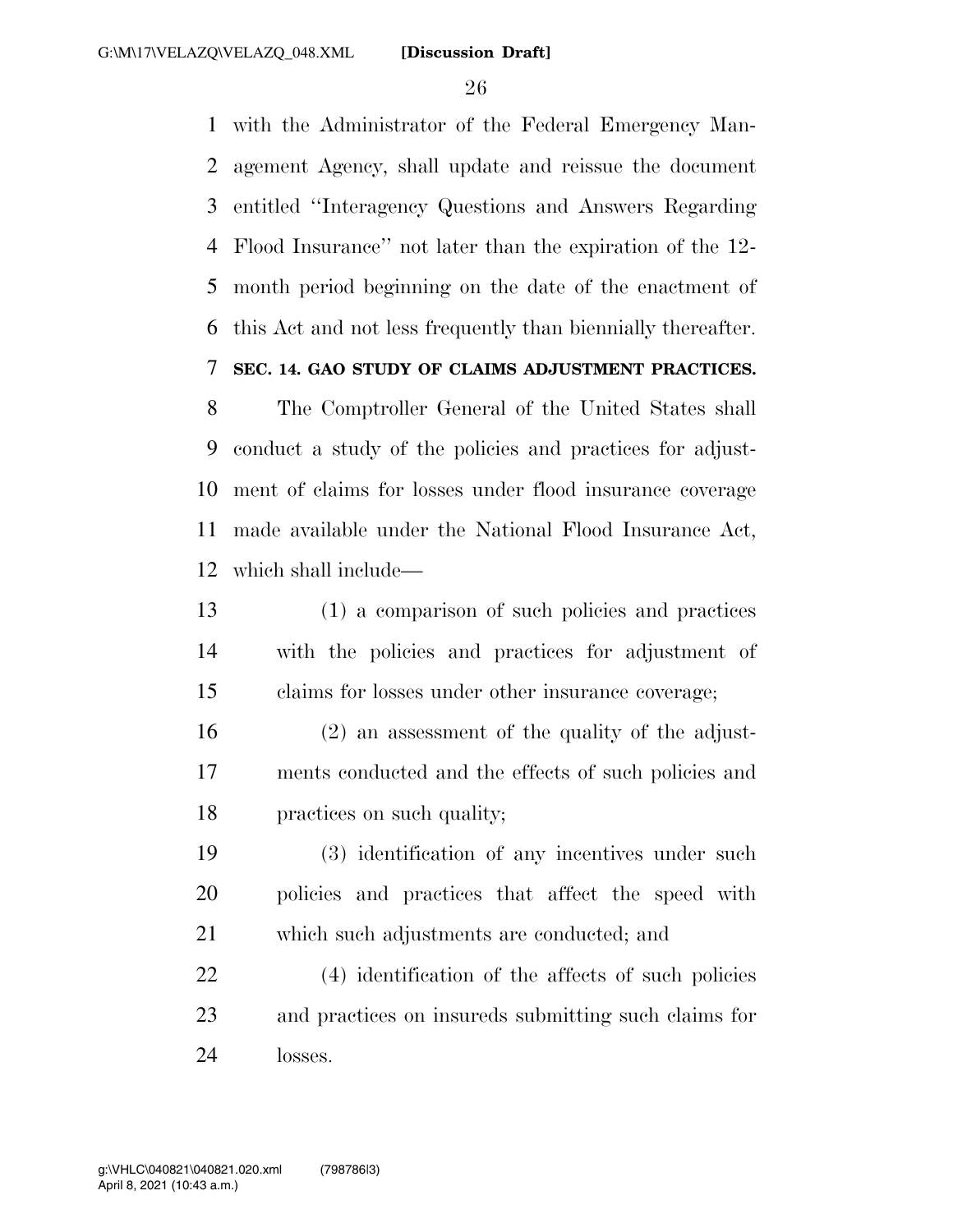Not later than the expiration of the 18-month period be- ginning on the date of the enactment of this Act, the Comptroller General shall submit a report to the Com- mittee on Financial Services of the House of Representa- tives and the Committee on Banking, Housing, and Urban Affairs of the Senate regarding the findings and conclu-sions of the study conducted pursuant to this section.

## **SEC. 15. GAO STUDY OF FLOOD INSURANCE COVERAGE TREATMENT OF EARTH MOVEMENT.**

 The Comptroller General of the United States shall conduct a study of the treatment, under flood insurance coverage made available under the National Flood Insur- ance Act, of earth movement and subsidence, including earth movement and subsidence caused by flooding, which shall include—

 (1) identification and analysis of the effects of such treatment on the National Flood Insurance Program and insureds under the program;

 (2) an assessment of the availability and afford- ability of coverage in the private insurance market 21 for earth movement and subsidence caused by flood-ing;

 (3) an assessment of the effects on the National Flood Insurance Program of covering earth move-ment and subsidence caused by flooding; and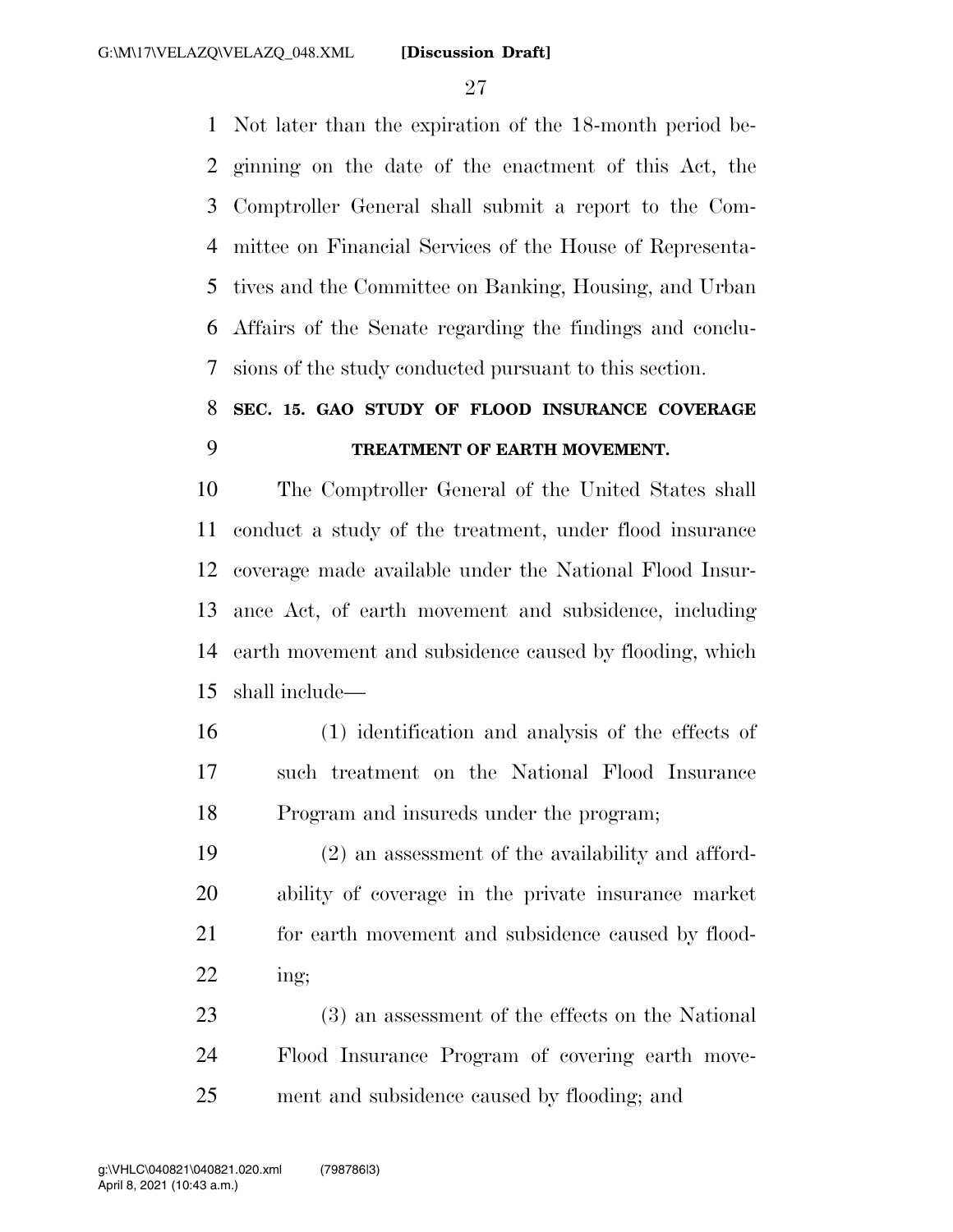(4) a projection of the increased premiums that would be required to make coverage for earth move- ment losses actuarially sound and not fiscally detri- mental to the continuation of the National Flood In-surance Program.

 Not later than the expiration of the 18-month period be- ginning on the date of the enactment of this Act, the Comptroller General shall submit a report to the Com- mittee on Financial Services of the House of Representa- tives and the Committee on Banking, Housing, and Urban Affairs of the Senate regarding the findings and conclu-sions of the study conducted pursuant to this section.

#### **SEC. 16. DEFINITIONS.**

 (a) NATIONAL FLOOD INSURANCE ACT OF 1968.— Subsection (a) of section 1370 of the National Flood In-surance Act of 1968 (42 U.S.C. 4121(a)) is amended—

 (1) in paragraph (14), by striking ''and'' at the end;

 (2) in paragraph (15), by striking the period at the end and inserting a semicolon; and

 (3) by adding at the end the following new paragraphs:

 *''(16) the term 'Write Your Own Program' means the program under which the Federal Emer-gency Management Agency enters into a standard ar-*